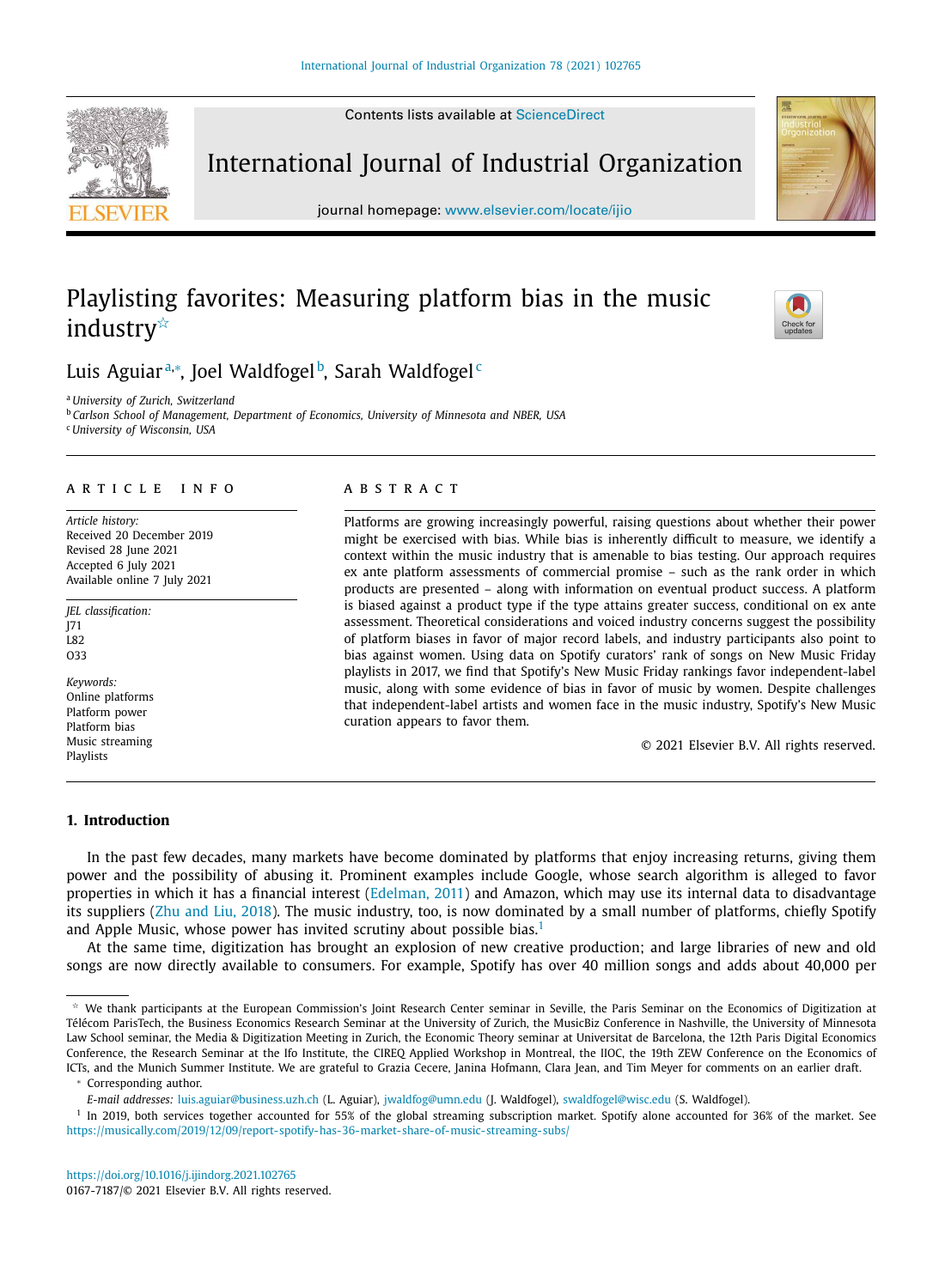week. In this environment, platforms such as Spotify and Apple Music – through the songs they choose to promote – have substantial power to determine which songs and artists succeed. The main mechanism for promotion on these platforms is "playlists," which are both informative lists of songs as well as utilities for listening to these songs. Playlists can have many followers, and placement on influential lists has large impacts on artist and song success (Aguiar and Waldfogel, forthcoming).

Both theoretical considerations, as well as perspectives of industry participants, provide reasons for concern that such power might be exercised with bias (Hagiu and Jullien, 2011; Bourreau and Gaudin, 2018). First, some upstream suppliers – the "major" record labels – have ownership stakes in Spotify, which could give Spotify a reason to provide more advantageous promotion of their products. In parallel, representatives of independent record labels have voiced concern about bias against their products (Dredge, 2016; 2015). Industry participants have also raised concerns about platform roles in the music industry success of women. Although it is not clear a priori why platforms would have a financial incentive to engage in gender bias, there is reason for concern, particularly in the wake of the #metoo movement.<sup>2</sup>

Assessing these claims requires a method for measuring platform bias, which is inherently difficult. One could test for bias simply if one knew which factors legitimately affected the way in which platforms should rank products. Conditional on these factors, one could then ask whether different suppliers received differential treatment from a platform (for example, search Google rankings). In our context, one could ask whether different songs – by label type or artist gender – received different rankings on playlists. For example, if two songs had the same expected commercial promise, but the major-label song received a better ranking on the playlist, then one could infer bias in favor of major label music. One might be tempted to implement this by regressing songs' playlist ranks on characteristics reflecting commercial promise as well as label type, interpreting the label type coefficient as bias. But it is difficult to rule out the possibility that apparent bias reflects correlation with relevant but unobserved factors. So we regard this "conditioning on observables" (COO) approach as inherently unpromising, although we implement a version for comparison in Section 5.3.

In the past few decades, researchers have developed alternative, *outcome-based* approaches for measuring bias. Rather than asking whether different groups are treated differently after controlling for available factors, these tests compare the ex post performance of different groups assessed to be of equal promise. This approach has two information requirements. First, one needs a measure of the decision maker's ex ante assessment of promise. Second, one needs measures of ex post performance. To use a traditional offline example, if a hiring firm gives applicants a score, then one can compare, say, the onthe-job performance of hired men and women. If women outperform men who had received the same score at hiring, then the firm's scoring procedure is biased against women. Researchers have applied this approach to measuring bias in policing, bail setting, hiring, and journal publication, among other contexts (Ayres and Waldfogel, 1994; Smart and Waldfogel, 1996; Hellerstein et al., 1999; Knowles et al., 2001; Arnold et al., 2018; Card et al., 2020).

The way that Spotify operates some of its playlists satisfies the information requirements for outcome-based bias testing, which surmounts the challenge inherent in the COO approach. First, we can observe curators' ex ante assessments of songs' commercial promise: Spotify maintains human-curated "New Music Friday" lists in each of the countries in which it operates.<sup>3</sup> Each week, Spotify curators rank songs on each country's list; and songs ranked higher on these lists ultimately stream more based, in part, on curators' ex ante assessments of songs' commercial promise (Aguiar and Waldfogel, forthcoming). Second, we can also observe ex post streaming: Spotify discloses daily streams for the top 200 songs by country. These two ingredients allow bias tests that compare eventual success, relative to ex ante curator assessments. Our contribution is the development of an implementable approach to measuring platform bias, illustrated with measurement of possible platform bias in Spotify's New Music playlists.

While our analysis focuses on a subset of the many playlists available at Spotify, we note that the New Music Friday lists are of particular relevance. They have arguably become "an important part of launching any new song" and the exposure they offer is often seen as "career-changing," also by improving the likelihood of appearing on other important Spotify playlists (Aswad, 2020). Because the New Music Friday lists serve as an important entry point for new products and artists, their potential biases may affect not only which existing products succeed, but also the type of products entering the market in the future.

Using data on 5736 songs assigned to 14,747 top 20 entries on weekly New Music lists in 26 countries during 2017, we find the following. First, songs with better New Music ranks have more ex post streaming success on the platform, which provides evidence – to a first approximation – that curators rank songs to maximize eventual streams of songs on the playlists. Second, conditional on New Music ranks, songs on independent record labels stream less than songs on major record labels. We find a similar result by gender, although the gender differential in ex post streaming arises only for songs that curators rank outside the top 10. Hence, despite concerns about bias against independent-labels and women, these results indicate that independent music, and music by women, receive better ranks than their eventual on-platform streaming performance seems to warrant.<sup>4</sup> Independent music receives an average boost of about 2 ranks, while music by women receives an average boost of 1.4 ranks. Third, the degree of bias implied by the outcome-based tests differs systematically from the amount implied by a conditioning-on-observables regression of New Music ranks on song types and available predictors

<sup>&</sup>lt;sup>2</sup> See Smith et al. (2018), and Flanagan (2018). Similar concerns have been raised in the film industry. See, for example, Ellis-Petersen (2014).

<sup>&</sup>lt;sup>3</sup> We use the terms "New Music" and "New Music Friday" interchangeably in the text to refer to these lists.

<sup>4</sup> We refer to "songs by women" rather than "songs by female artists" because we test whether an artist's perceived gender, not their biological sex, affects how the platform treats them.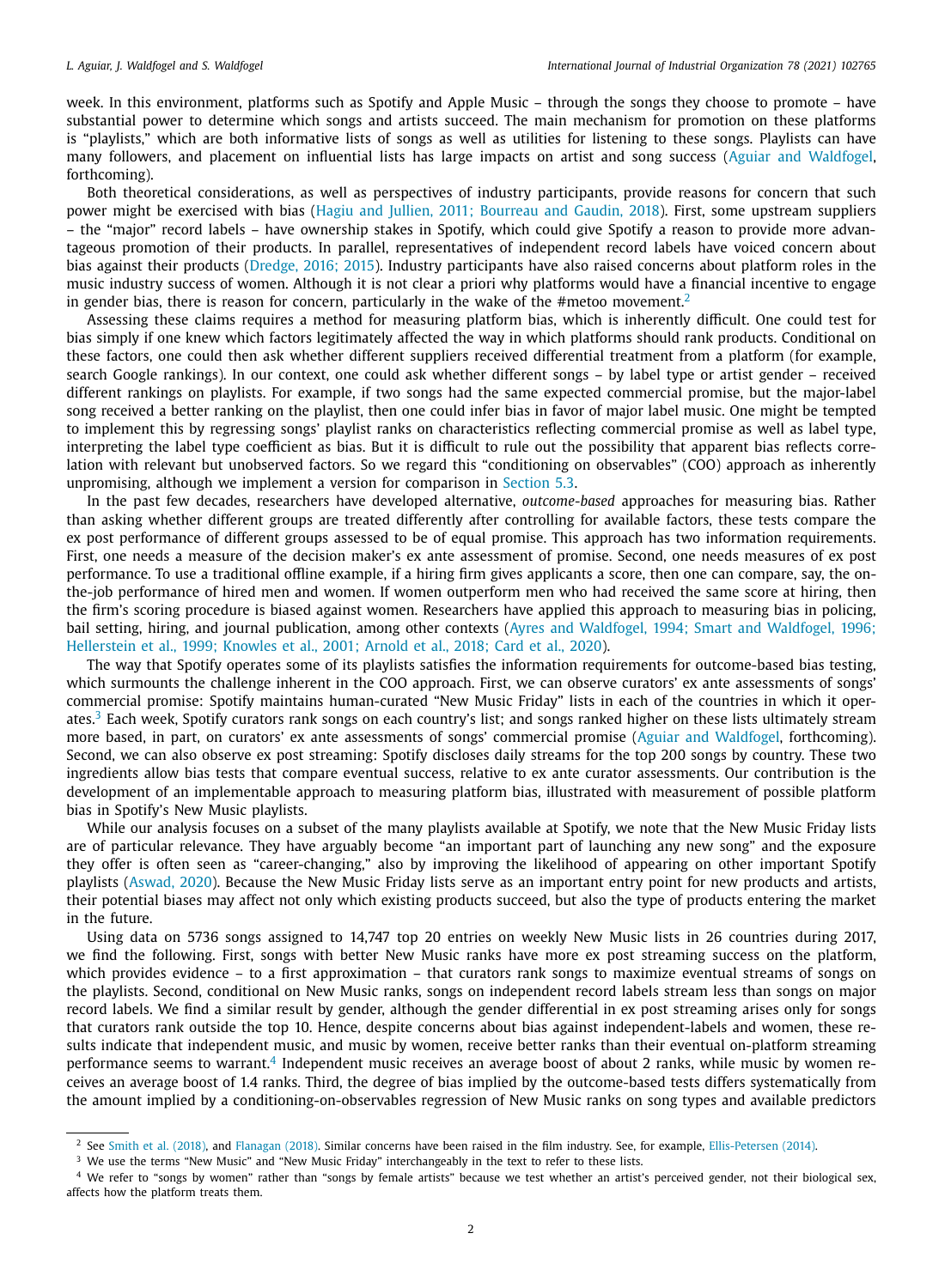of commercial promise, reinforcing our concern about the adequacy of conditioning on observables. Fourth, our bias results do not appear to be driven by differential promotion by label type or artist gender. Finally, we estimate the relative weights that curators apply to independent-label music and music by women, relative to their respective complements: Curators behave as if they maximized weighted streams, where the weights are 40% higher for independent-label music, and 10% higher for music by women. We conclude that Spotify New Music playlist rankings use the platform's power to promote music from independent record labels and, to a lesser extent, women; and we suggest that – with access to data – our approach is applicable to other platform contexts.

The paper proceeds in five sections after the introduction. Section 2 provides background on playlists and possible reasons for concern about bias. We also place this work in context of the relevant existing literatures. Section 3 presents a simple model of the curator's ranking decisions in which curators maximize the weighted sums of streams for different types of music, and unequal weights reflect bias. Section 4 describes the data, and Section 5 presents results, including both direct evidence on the existence of bias and measures of the welfare weights curators attach to independent vs major music and music by women vs men. Section 6 concludes.

# **2. Background**

### *2.1. Promotion, playlists, and digitization*

Digitization has given rise to a large number of new music products as well as large gains in welfare from products that would otherwise not have been made available to consumers.<sup>5</sup> Increasingly, however, consumer discovery of new products depends on a few platform operators. Prior to digitization, success depended on decisions of which songs to promote on radio, made by program directors at thousands of independently owned radio stations and at thousands of independentlyowned record stores. Promotion on radio, and availability in record stores, have long been understood to be valuable. As a result, record labels had a long history of compensating radio stations for airing their songs, sometimes illegally in the form of "payola" (Nayman, 2012).

With the rise of Spotify and Apple Music, both promotion and distribution now occur through streaming platforms, which simultaneously play the roles previously played by both radio stations and record stores. While platforms passively accept essentially all new music, platforms more consequentiallly decide which songs to feature on playlists. Playlists are lists of songs displayed to users, and they promote music in two ways. First, playlists are potentially informative lists of songs. Second, they are utilities for listening to music. A user can click on a playlist button and then be served the songs on the playlist, in either random or ranked order. Spotify users can choose to "follow" playlists, which causes the lists to appear on users' home screens. At Spotify, any user is free to create playlists, which any other user can follow. Despite free entry into playlist creation, the widely followed lists are controlled by Spotify. Of the top 1000 playlists on Spotify according to the number of followers, 866 of these are controlled by Spotify, and their cumulative followers account for 90% of the followers of these 1000 lists.<sup>6</sup>

Playlists take two broad forms, curated and algorithmic. The Global Top 50 simply algorithmically includes the top 50 streaming songs from the previous day. While the Global Top 50 is the same for all users, other algorithmic playlists such as "Discover Weekly" are customized to individual users. The New Music playlists that we study in this paper, by contrast, are curated by individuals who decide which songs to include on the lists; and they are controlled by Spotify employees, and each New Music list is the same for all of its users. These lists focus on newly released music that curators find notable and wish to bring to users' attention.

With a total number of 9 million followers across the 26 countries included in our analysis, the New Music Friday lists rank 7th in the most followed Spotify lists on the platform. During 2017, curators added 50 new songs to each country's New Music list per week, and songs remained on these lists for seven days. As Aguiar and Waldfogel (forthcoming) document, playlist inclusion decisions have large impacts on streaming. The higher that curators rank songs on the New Music Friday playlists, the more likely the songs eventually appear on the top 200 streaming songs, and about half of this effect appears causal; the rest reflects curators' predictive ability. As we discuss further in Section 5, curators give more favorable ranks to songs that they correctly predict will become successful. While the effect is substantial for top-ranked songs, it is negligible for songs that curators rank outside the top 20.

Policy makers and industry observers have demonstrated growing concerns about platform behavior, including concerns about biased exercise of their power. Perhaps the most prominent example of this arose in 2017 when the European Commission fined Google \$2.7 billion for delivering biased search results which favored its own properties (Scott, 2017). Financial relationships between platforms and products among those they promote arises not only at Google but also at Spotify. The major record labels own substantial shares of Spotify: In 2008 they collectively owned 18% of Spotify; by 2018 this had fallen to about 6%.<sup>7</sup>

<sup>5</sup> The discussion of playlists in this section draws on Aguiar and Waldfogel (forthcoming).

<sup>&</sup>lt;sup>6</sup> These calculations are based on the top 1000 playlists listed at Chartmetric's playlist ranking (https://app.chartmetric.com/playlist-list/spotify) on November 7, 2020.

<sup>7</sup> See Ingham (2018).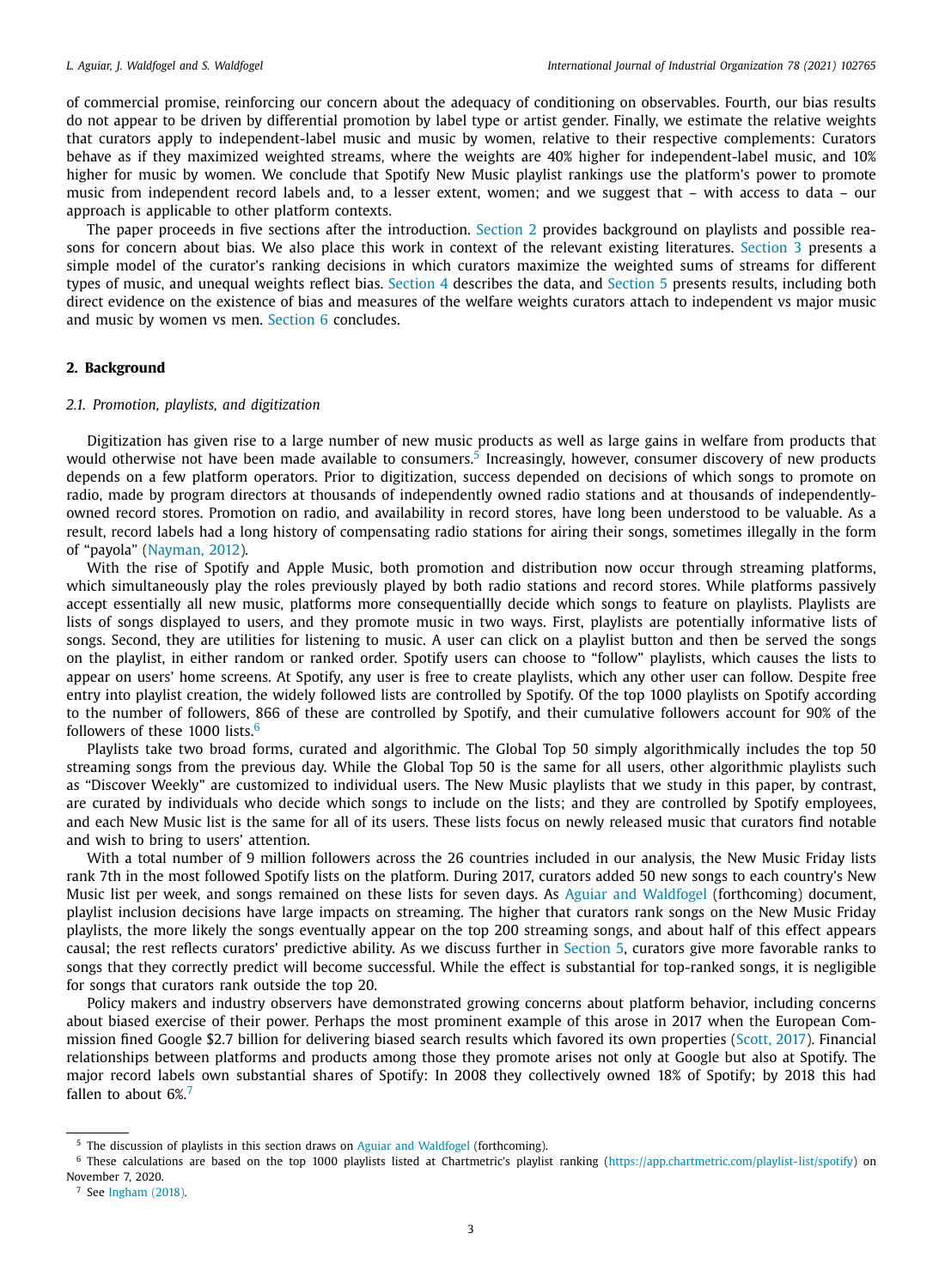Music industry participants have concerns about the possibility of financial influence on promotion decisions, even apart from incentive issues arising from ownership stakes. According to Dredge (2015), independent record labels "worry that major labels will start putting more pressure on Spotify to include more of their songs, while others note that some independent creators of popular playlists are hoping to charge money to add tracks." A few years later, the concern about payola was reinforced when Spotify CEO Daniel Ek indicated, in a 2019 earnings call, that Spotify had found "a way to charge record companies to pay to promote their artists direct to their fans on our platform without p\*\*sing off our users too much"; and in October of 2019 Spotify announced that labels could "pay to have their artists promoted to targeted fans within the Spotify ecosystem via a 'Brand New Music For You' pop-up visual ad" (Ingham, 2019). In 2020 Spotify announced a 'Discovery Mode' for artists in which their songs would be featured more in personalized listening sessions in exchange for a lower royalty (Stassen, 2020). While neither of these Spotify innovations directly affects placement on the New Music lists studied in this paper, they may fuel industry concerns about bias.

Other observers raise concerns about possible gender bias. For example, Smith et al. (2018) reports that of "600 popular songs on the Billboard Hot 100 year end charts from 2012 to 2017," it is "suspicious" that "women comprised just 22.4% of artists and 12.3% of songwriters." A widely read journalistic account (Pelly, 2018) reported, based on monitoring some popular Spotify playlists (including Today's Top Hits, New Music Friday, Rock This, RapCaviar, Hot Country, and <Viva Latino!), that many were "staggeringly male-dominated." Concerns about gender issues in recorded music are also reflected by events surrounding remarks of Recording Academy President Neil Portnow after the 2018 Grammy awards. Asked about gender imbalances in the awards, he indicated that women needed to "step up." This attracted criticism, and he resigned in 2019 (Flanagan, 2018).

# *2.2. Existing evidence*

This paper contributes to two existing literatures. First, there is a growing body of work on possible platform bias. Hagiu and Jullien (2011), Bourreau and Gaudin (2018), and Belleflamme and Peitz (2018) provide theoretical rationales for platform bias. On the empirical side, Edelman (2011) explores whether Google biases its search results in favor of its own properties, and Zhu and Liu (2018) study whether Amazon enters the markets for products established by its marketplace vendors. Hunold et al. (2020) show that travel platforms rank hotels less favorably if the hotel charges less off the platform. A related literature is concerned with gender bias in particular: Lambrecht and Tucker (2019) investigate the role of algorithms in possible gender bias of ad targeting. Datta et al. (2015) use field experiments to document that user behavior and characteristics such as gender affect the ads the user is shown. We extend this literature with direct test for platform bias.

Second, playlists are a form of product recommendation made more important by the large increase in the number of new products brought forth by digitization. Hence, this work is also related to both work on the long tail of new creative products (Anderson, 2006; Brynjolfsson et al., 2003; Aguiar and Waldfogel, 2018), as well as work on product recommendations, reviews, and product discovery (Sorensen, 2007; Reinstein and Snyder, 2005; Forman et al., 2008; Duan et al., 2008; Datta et al., 2018).

# **3. A model of playlist rankings**

We now introduce a model of curator playlist rank determination in order to guide our empirical work by providing both testable predictions and an explicit way to define and measure bias.

Consider a playlist curator who decides which songs to add to the lists, and in which order. We assume that songs differ in their *likeability*, which we define as the tendency for people, once exposed, to desire further engagement with the song. Playlists provide exposure, and positions higher on the list provide more exposure. Define *l <sup>j</sup>* as the likeability of song *j*, and suppose that the amount of exposure a song receives depends on its playlist rank *r* according to *AeBr* , where  $A > 0$  and  $B < 0$ . Then the expected streams eventually received by song *j* when it is placed at rank *r* is given by  $s(j,r)=l_jAe^{Br_j}.$  Total expected streams for the ranked songs are given by  $S=\Sigma s(j,r)=\Sigma l_jAe^{Br_j},$  where the summation occurs over the playlisted songs. A curator maximizing listening to playlisted songs would rank chosen songs according to their likeability.

While we postulate playlist stream maximization as the curator's rationale for ranking songs already chosen for the list, a curator can choose songs for list inclusion with other rationales in mind. The curator might view the 50-song list as a bundle whose appeal depends on more than the songs individual attributes. Thus, for example, a curator might include only one track from popular artist's newly released album, even if its second or third most appealing tracks were more "likeable" than other songs chosen for the playlist. We can distinguish between rationales for including songs on the list and the rationale for the ranking. Even if a curator does not include all of the most likeable songs on the list, the maximization of streams of the songs on the list entails ranking songs from most to least likeable. A curator seeking to maximize listening would rank listed songs according to their likeability. That is, if  $l_1 > l_2$ , then  $l_1Ae^B + l_2Ae^{2B} > l_1Ae^{2B} + l_2Ae^B$ . In words, expected streams are maximized by granting more exposure to more likeable songs.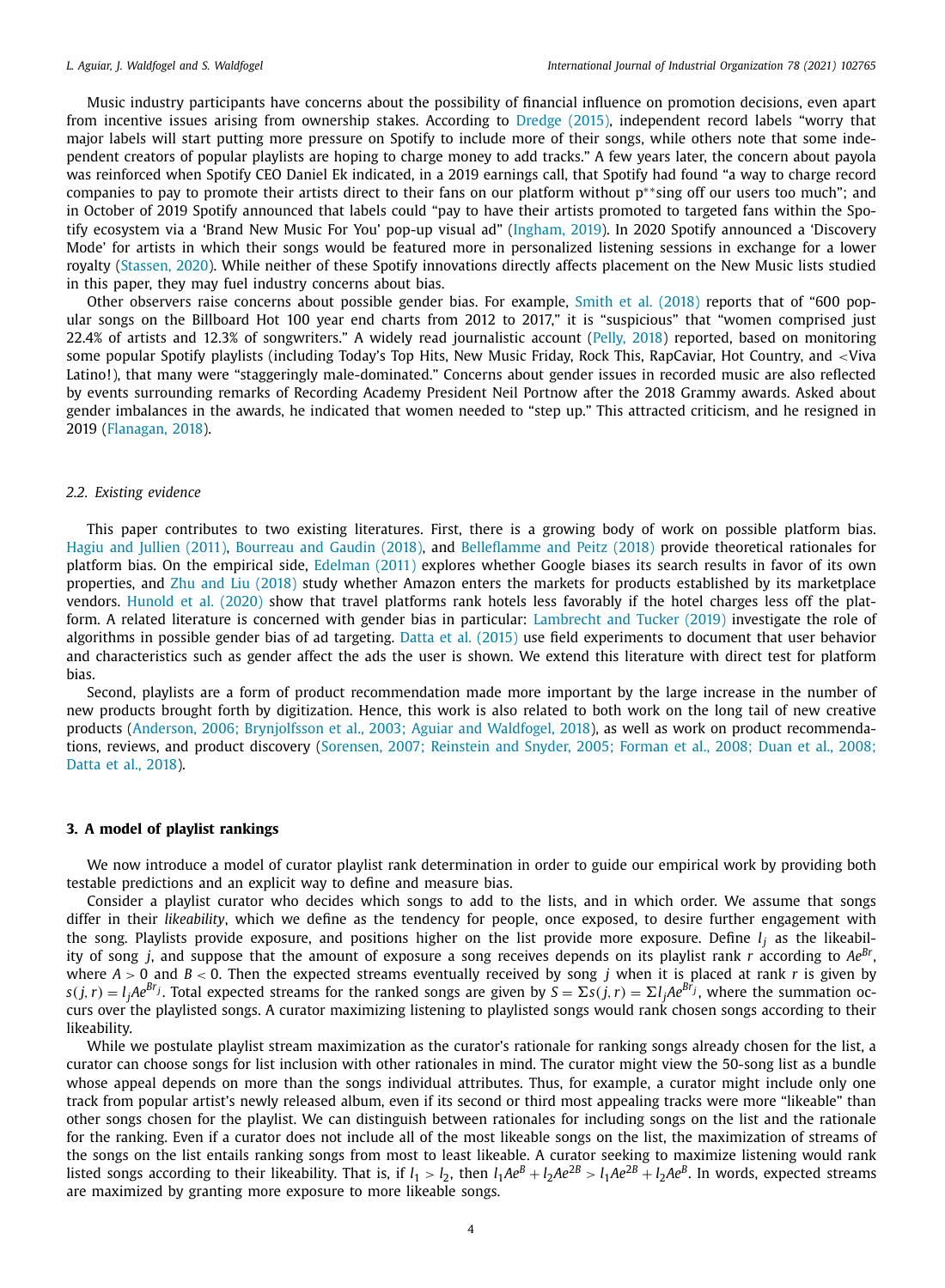

**Fig. 1.** Theory illustration.

We can augment the above framework to accommodate possible bias by allowing the curator to attach different weights to different types of music.<sup>8</sup> We define bias as a positioning that deviates from stream maximization.<sup>9</sup> For example, if the curator attaches different weights to major- and independent-label music, then the curator's maximand becomes  $W =$  $\sum$  $\sum_{j \in M} l_j A e^{B r_j} + \sum_{j \in I}$ *j*∈*I* ψ*l <sup>j</sup>AeBr<sup>j</sup>* , which can be written more succinctly as:

$$
W = \sum_{j \in M \cup I} [(1 - \delta^I) + \delta^I \psi] l_j A e^{Br_j}, \tag{1}
$$

where  $\delta^I$  is an indicator for independent-label songs, M is the set of major-label songs, I is the set of independent-label songs, and  $\psi$  is the weight the curator attaches to streams of independent-label songs, relative to streams of major-label songs. Maximization of expected weighted streams, *W*, by the ranking of songs requires the curator to order songs by  $[(1-\delta^I)+\delta^I\psi]l_j$  rather than by simply  $l_j$ . Note that  $[(1-\delta^I)+\delta^I\psi]$  equals 1 for major-label songs and  $\psi$  for independentlabel songs.

We have thus far described curators as maximizing weighted streams, but a platform facing differing streaming costs across types of songs might instead maximize the net benefit of streams, i.e. the benefit of generating streams less their costs. In that case  $\psi$  would have a different interpretation. Rather than simply reflecting the differential benefit that curators attach to, say, indie-label streams, the parameter  $\psi$  would instead reflect differential benefits less costs. Hence, a value of  $\psi > 1$  would reflect some combination of curators attaching greater benefits to indie streams and the platform facing lower costs on those stream. While different, this interpretation also reflects a form of bias. Given Spotify's prohibitions on payment for playlist placement, we understand playlist ranking to reflect curators' editorial predictions of song likeability. Hence, we interpret differential playlist rankings based on costs as a form of bias as well.

This setup gives us a way to interpret the relationships among the New Music ranks chosen by the curator, eventual streams, and song type. First, monotonic decline in realized streams as songs are ranked worse is consistent with stream maximization by curators. Second, if realized streams vary by song type, conditional on curator rank – for example between major label and independent music – then we have evidence of bias. Moreover, we can identify the degree of bias  $(\psi)$ .

Suppose we see an independent-label song at rank *r* streaming less than a major-label song that is ranked one place worse, at  $r + 1$ . We can rationalize this ranking as one that maximizes weighted streams with a weight  $\psi$  that the curator attaches to independent-label music. Fig. 1 illustrates this with a stylized pattern of average streams by rank and label status. In the Figure, average streams for independent-label songs ranked 2 (*s*(*I*, 2)) fall short of average streams for major-label songs at rank 3 (*s*(*M*, 3)). We can rationalize this pattern of average streams by rank and song type as one that maximizes weighted streams if curators value independent streams more highly than major-label streams, or that  $\psi s(I, 2) > s(M, 3)$ . More generally, we obtain a lower-bound on  $\psi$  from:  $\psi > \frac{s(M,r+1)}{s(I,r)}$ .

<sup>8</sup> Uncovering welfare weights underlying decision maker behavior has a long history. See Ahmad and Stern (1984) and Ross (1984).

Our notion of platform bias recalls the definition of media bias in Gentzkow and Shapiro (2010), which measures bias as the deviation in product positioning from the location on the political spectrum that would maximize profits.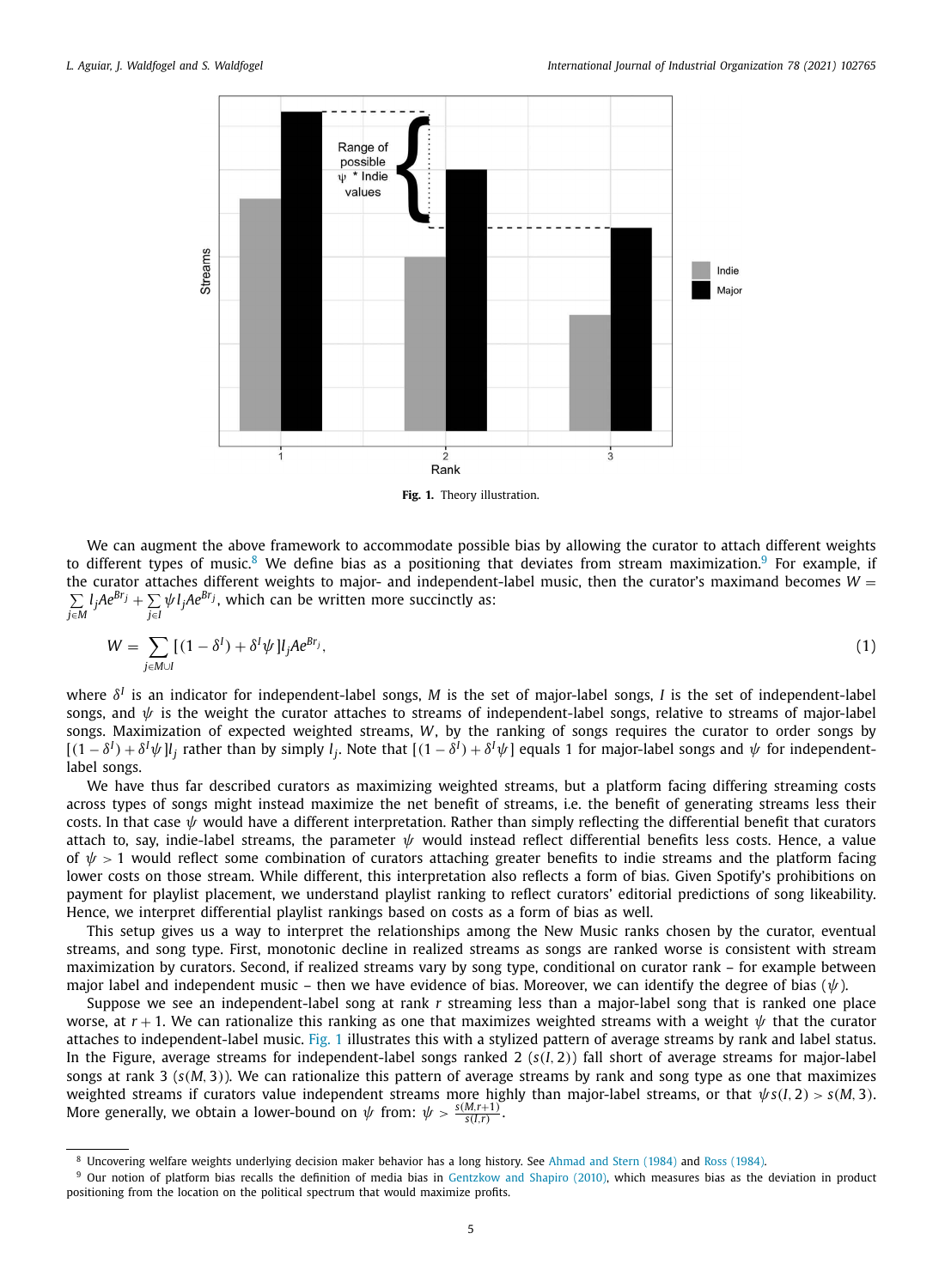We could satisfy this inequality with an arbitrarily large value of  $\psi$ . To pin down a finite estimate of  $\psi$ , we also need an upper bound. A second condition on the curator's weight, also illustrated in Fig. 1, is that the weight on independent streams ( $\psi$ ) cannot be so large that weighted streams of independent songs ranked 2 exceed streams of major-label songs ranked 1. That is, the upper bound on  $\psi$  is defined by  $\psi s(I, 2) < s(M, 1)$  or, more generally, that  $\psi < \frac{s(M, r)}{s(I, r+1)}$ .

In short, we have upper and lower bounds on the weight the curator attaches to independent-label music based on the expected streaming success of major and independent music at adjacent ranks:

$$
\frac{s(M,r+1)}{s(I,r)} < \psi < \frac{s(M,r)}{s(I,r+1)}.\tag{2}
$$

We obtain similar conditions when considering the possibility of curators attaching different weights to songs by women and men. We can econometrically estimate  $\psi$  by obtaining the expected streams by rank and song type, then choosing a value of  $\psi$  to minimize the magnitude of the inequality violations, and we implement this in Section 5.5.

Although this method for measuring bias is built around features of our music-industry context, it is worth noting that the basic approach could be applied in other platform areas. For example, Google's organic search results are supposed to be ranked according to the quality of the link, reflecting users' tendencies to click through and to stay at the linked page. Conditional on their order in the search results, if links to Google's own pages had fewer, or less successful clicks, that could be interpreted as pro-Google bias.<sup>10</sup>

## *3.1. Testing for bias*

One way to test for bias is to estimate the parameter  $\psi$  in the foregoing model and check whether it deviates from unity. We will do this, but it is also useful to pursue a direct measurement of bias via our outcome-based approach.

As discussed in the introduction, one could try to measure bias, using the conditioning-on-observables (COO) approach, by regressing ranks on factors predictive of curator likeability assessments along with, say, a label type indicator. Although there are some available observables – such as artist past streaming success – that are predictive of song success, it is difficult to rule out the possibility that unobservable song characteristics predictive of success are correlated with song characteristics of interest such as label type or artist gender.

Our preferred outcome-based approach avoids these concerns. While neither likeability (*l j* ) nor the degree of exposure associated with each rank (*AeBrj*) is observable, realized average streams – the empirical analog of expected streams – for each rank are observable. That is, expected streams  $s(j, r)$  for each rank can be measured based on realized averages. This generates both a way to see whether curators are maximizing streams and a way to measure bias. If curators are maximizing expected streams, then we should see curators rank-ordering songs by likeability. We do not observe likeability, but we do observe its consequence, realized streams; and, as we document below, we see higher realized streams for songs ranked better.

Interpreting this as evidence that curators rank order by likeability is complicated by the possibility that playlist position may reflect not only curators' assessments of likeability but also a causal influence of playlist ranks on eventual streams. In the extreme, the entire relationship between ranks and eventual streaming could be the causal influence of the exposure associated with the rank, and lower streams for songs with worse ranks might not provide evidence about curator ordering based on likeability. If all songs were equally likeable, then realized streams would still decline as rank worsened simply because of exposure. Aguiar and Waldfogel (forthcoming) document that songs better ranked on the New Music playlists experience more streaming success but – importantly – that only about half of the raw relationship between rank and streaming success is causal. This provides evidence that curators allocate the more commercially promising (likeable) songs to better playlist positions and, in turn, indicates that curator maximize listening, to a first approximation. Beyond that, differential realized streams, conditional on curators' ex ante assessments – the New Music ranks – are evidence of bias.<sup>11</sup>

The outcome-based test avoids the need to find sufficient measures of likeability to circumvent the problem of potentially correlated unobservables. Implementing the OB test requires information on the curator's ex ante likeability assessments. While it is generally challenging to know how commercially promising the curator assesses teach song to be, our context provides us with such a measure through the rank that is assigned to each song included on the New Music lists.

All of Spotify's playlists have ranks, but the New Music lists have the unique feature that songs are given a rank when placed on the list; and this rank remains constant for the seven days that songs remain on the lists. Other lists operate differently: A song enters a list at some rank, and the rank can change repeatedly while the song remains on the list, often for months. Hence, the New Music lists are well suited for implementing the outcome-based approach. The associated limitation is that our results are specific to the curation decisions for these lists and may not generalize to Spotify's playlist curation as a whole.

One important caveat is in order. Our approach tests for curatorial bias in choosing rankings, *taking consumer tastes as given*. If listeners are biased against some type of music, then catering to this taste by giving worse ranks to the sort of

<sup>&</sup>lt;sup>10</sup> See Varian (2009) for a discussion of search auctions.

 $11$  In addition to systematic evidence of the rank-streams relationship, we can also point to curator claims that they rank songs according to predicted promise. According to Spotify's Head of Global Hits, "We highlight the songs that will probably get the most streams at the top... " See Aswad (2020).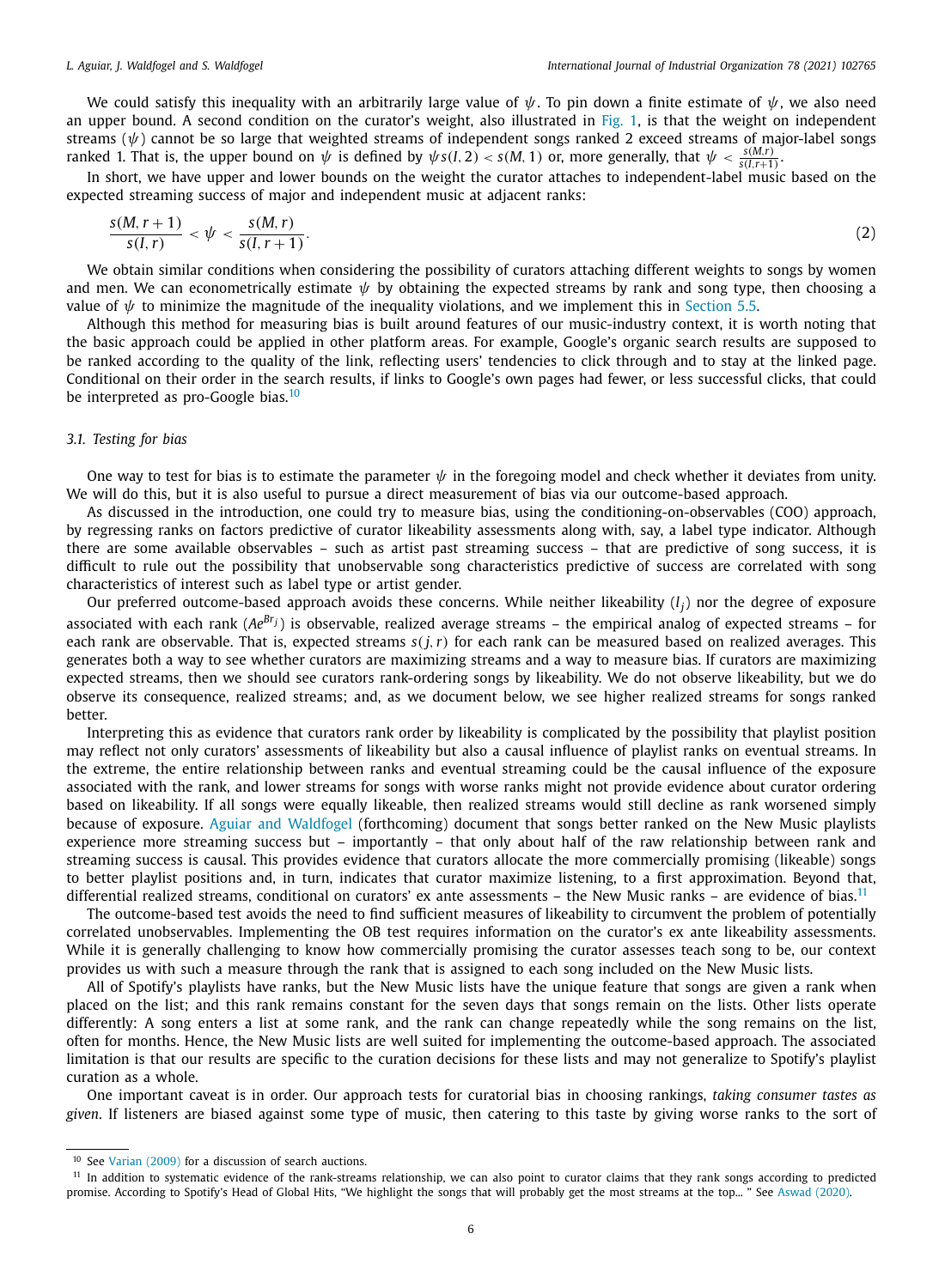music that listeners dislike – even if unfairly – will not register as bias in our test. Our approach does not test whether there is bias in the environment. Rather, our test indicates whether curators' ranking decisions favor or disfavor particular kinds of music, given listener preferences. We return to this theme in the conclusion.

# **4. Data**

The data for this study consist of the 14,747 top-20 entries on Spotify's New Music Friday playlists, for 26 countries during the period from early April until the end of 2017.<sup>12</sup> The 14,747 entries include 5736 distinct songs. For each entry, we observe its New Music rank in each country where it is included and the week when it was included. We also observe four groups of variables related to the song. First, we observe measures of its streaming success, in particular its daily Spotify streams, by country, during the 52 weeks following its appearance on a New Music playlist, if it appeared in a country's daily top 200. Second, as detailed below, we observe whether a song is on a major or an independent label, as well as artist gender. Third, we observe some additional song characteristics, including artists' past (2016) streams, as well as sonic characteristics (key signature, etc). Finally, we observe measures of song promotion at Spotify, in particular the other playlists on which a song appears around the time it appears on a New Music list, as well as the numbers of followers for each of those playlists. We are able to obtain these playlist variables for 4067 songs accounting for 12,366 playlist entries.

We also calculate artists' (previous-year) 2016 streams on Spotify, by country. Finally, we observe numerous song characteristics, including beats per minute, key signature, whether major or minor, and seven other characteristics of the songs measured on 100 point scales (danceability, valence, energy, acousticness, instrumentalness, liveness, and speechiness).

Our data are drawn from three sources. The data on the New Music playlist entries, and the data on song characteristics, are drawn from Spotontrack (https://www.spotontrack.com/). The data on Spotify streams are from https://kworb.net/ spotify/. Data on the songs' playlist histories are from Chartmetric (https://www.chartmetric.com/).

We do additional work to create two variables of special interest for the study, whether a song is released by a major record label and the gender(s) of a song's artist(s). We measure whether a song is on a major record label according to whether the song is on a label we have classified as major, according to information at Wikipedia label pages.<sup>13</sup>

We used a three-pronged approach to determine artist gender. First, we searched the artist name on Musicbrainz, which provides genders for many individual artists. Second, we checked the artist names against first name databases.<sup>14</sup> If we lacked a Musicbrainz match and the first name was attached to a gender with at least 90% probability, we assigned that gender. We found the remaining artist genders by hand.<sup>15</sup> We discard songs when the genders of either of the first two listed artists is unknown. Assigning artist gender is complicated by the fact that may artists are not individual but are instead groups of people. In our main analysis we code a song as being by a woman if its sole artist is a woman, or in the case of multiple artists, the first two artists or bands are either women or mixed ("women or mixed").<sup>16</sup>

Table 1 provides sample statistics. Of the New Music entries in the data, 66% are on major labels, and 21% are by women. Just over a third appear in the daily top 200 streaming data. Even assigning zero streams to songs not making the top 200, the average streams per song is close to 1 million, and the average first-week streams measure is 70,000. The streams distribution is highly skewed: the median is zero, and the 75th percentile measure 0.026 million streams. For the songs with the additional playlist data, the average number of playlist followers that a sample song has at the time of its appearance on the New Music list is 3.37 million. Of this total, 88% are for lists curated by Spotify, while 7% are on major-label-controlled playlists.

## **5. Empirical results**

This section presents empirical results, in five parts. First, we present evidence that curators rank songs to maximize streams. Second, we provide the results of the outcome-based tests for bias. Third, we compare the degree of rank bias implied by the OB test with the rank bias implied by the inherently challenged COO approach. Fourth, we explore robustness of the OB bias results to the time horizons for streams and to the inclusion of controls for other playlist inclusion. Finally,

<sup>&</sup>lt;sup>12</sup> We include only the top 20 New Music entries per country and week because Aguiar and Waldfogel (forthcoming) document that New Music inclusion effects are negligible for songs ranked outside the top 20.

<sup>&</sup>lt;sup>13</sup> We classify a label as major if its name includes any of the following names: Asylum, Atlantic, Capitol, Epic, Interscope, Warner, Motown, Virgin, Parlophone, Republic, Big Machine, Sony, Polydor, Big Beat, Def Jam, MCA, Universal, Astralwerks, WM, Tobago, RCA, Ultra Records, LLC, disco:wax, Island Records, Spinnin' Records, Black Butter, Fueled By Ramen, WEA Latina, UMLE, Hollywood Records, Ariola, EMI, b1, FFRR, Elektra France, WEA, Reprise, Arista, and Columbia.

<sup>&</sup>lt;sup>14</sup> We use the U.S. Social Security names database as well as the website https://gender-api.com, which allows to determine gender based on a first name and covers non-US names.

<sup>&</sup>lt;sup>15</sup> To do this, we visited artists' Wikipedia pages, social media pages, and interviews and looked for artists' pronouns. While the best measure of gender requires asking artists how they identify, our perception of the artist's gender - what we can observe - is likely to be the same information that is available to Spotify.

<sup>&</sup>lt;sup>16</sup> In the appendix we explore the sensitivity of the gender results to three additional approaches. Our most restrictive measure treats a song as a womanonly song only if its sole artist, or both entities (artists or groups), are all women. We refer to this as the "women-only" measure. Less restrictive than our main approach is a measure that deems the song to be by women if the first artist (or band) is a woman regardless of the additional participants ("first artist woman"). Our most liberal measure classifies the song as by women if either the first or second entity is a woman ("either artist woman"). See Fig. A.1 and Table A.1.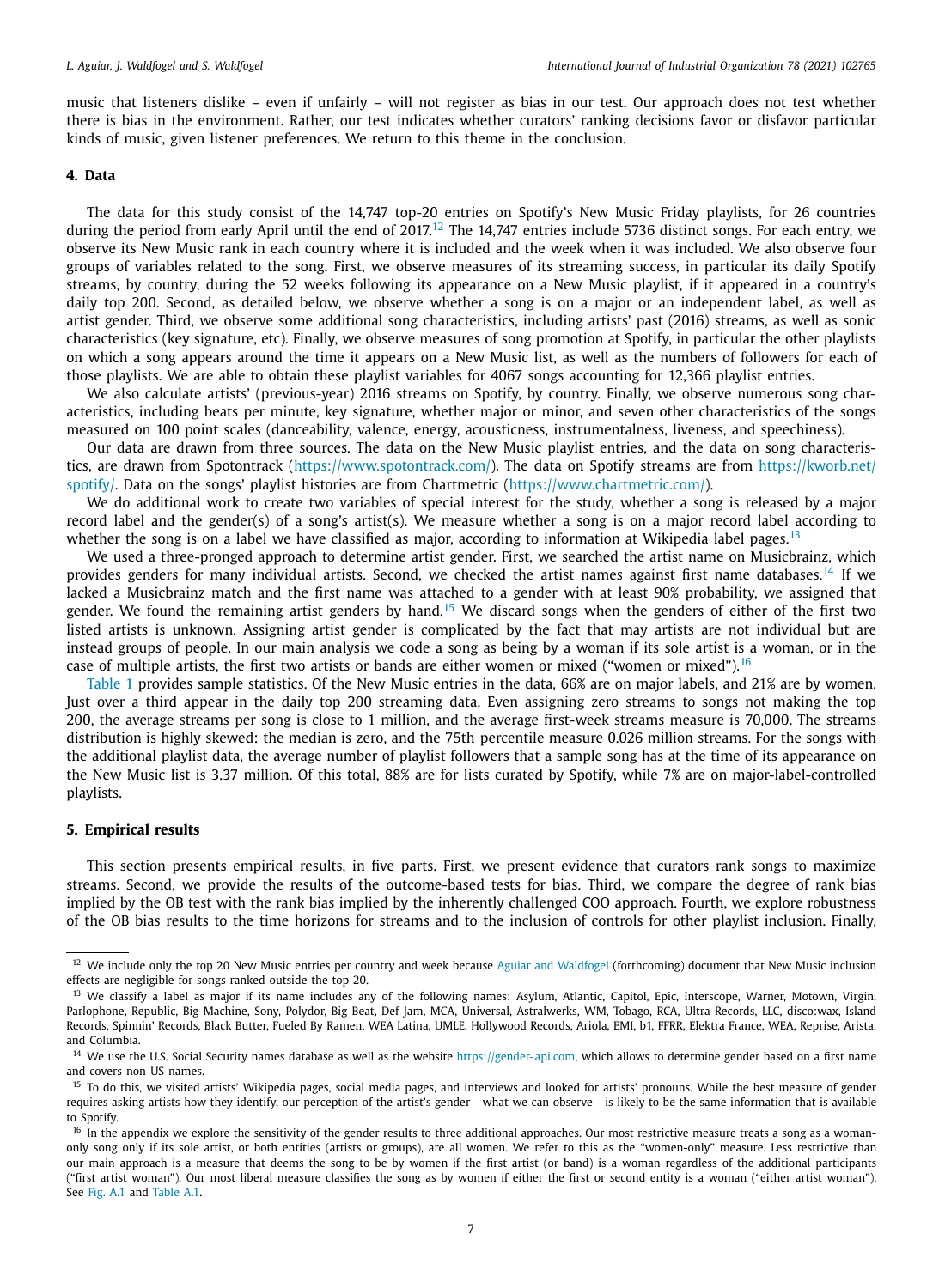| Table 1                              |  |
|--------------------------------------|--|
| Descriptive Statistics. <sup>a</sup> |  |

|                                                 |       | Full Sample $(N = 14, 747)$ | Sub-Sample $(N = 12, 366)$ |           |
|-------------------------------------------------|-------|-----------------------------|----------------------------|-----------|
|                                                 | Mean  | Std. Dev.                   | Mean                       | Std. Dev. |
| New Music Friday (NMF) Rank                     | 10.45 | 5.77                        | 10.30                      | 5.77      |
| Song by Women                                   | 0.21  | 0.41                        | 0.22                       | 0.41      |
| Major Label Song                                | 0.66  | 0.47                        | 0.68                       | 0.47      |
| Appears in Daily Top 200                        | 0.35  | 0.48                        | 0.35                       | 0.48      |
| <b>Streams</b>                                  | 0.96  | 5.64                        | 0.93                       | 5.74      |
| First Week Streams                              | 0.07  | 0.37                        | 0.07                       | 0.40      |
| Spotify Playlists Followers, on NMF Add Day     |       |                             | 2.96                       | 8.74      |
| Major-Label Playlists Followers, on NMF Add Day |       |                             | 0.23                       | 0.93      |
| Other Playlists Followers, on NMF Add Day       |       |                             | 0.18                       | 0.72      |

<sup>a</sup> Note: Streams and playlist followers are expressed in millions.



**Fig. 2.** Share of songs streaming in top 200 by new music friday rank.

we present estimated weights that curators attach to independent-label music, and songs by women, relative to other music using the inequalities approach in Section 3.

# *5.1. Curator goals*

The outcome-based test asks whether two songs that curators give the same initial assessment ultimately experience similar degrees of success. Implementing the outcome-based test requires both measures of ex post song success as well as measures of curators' assessments of song likeability at the time of release. Streams provide a clear measures of song success, and the songs' New Music ranks are curators' ex ante assessments. This runs the risk of circularity. Curators' New Music ranks are, by assumption, reflections of their likeability assessments. Relying on this approach requires evidence that curators assign New Music ranks with stream maximization in mind. Fortunately, the relationship between curators' New Music ranks and songs' subsequent success provides strong evidence that curators' order songs to maximize streams. As depicted in Fig. 2, songs that curators rank 1st have over an 80% probability of appearing among the top 200 streamers, while songs ranked 5th have roughly a 50% probability; and those ranked 10th have about a 25% probability. The log of eventual streams bears a similar monotonic relationship with curator ranks.

Of course, the positive relationship between curators' ranks and eventual streaming success reflects two distinct mechanisms. First, as Aguiar and Waldfogel (forthcoming) document, there is a causal impact of New Music ranks on eventual streams, which presumably arises from exposure. Even if songs did not differ in likeability (*l j* ), their eventual streaming volumes would decline for worse ranks due simply to exposure differentials. But this causal effect, as shown by the authors,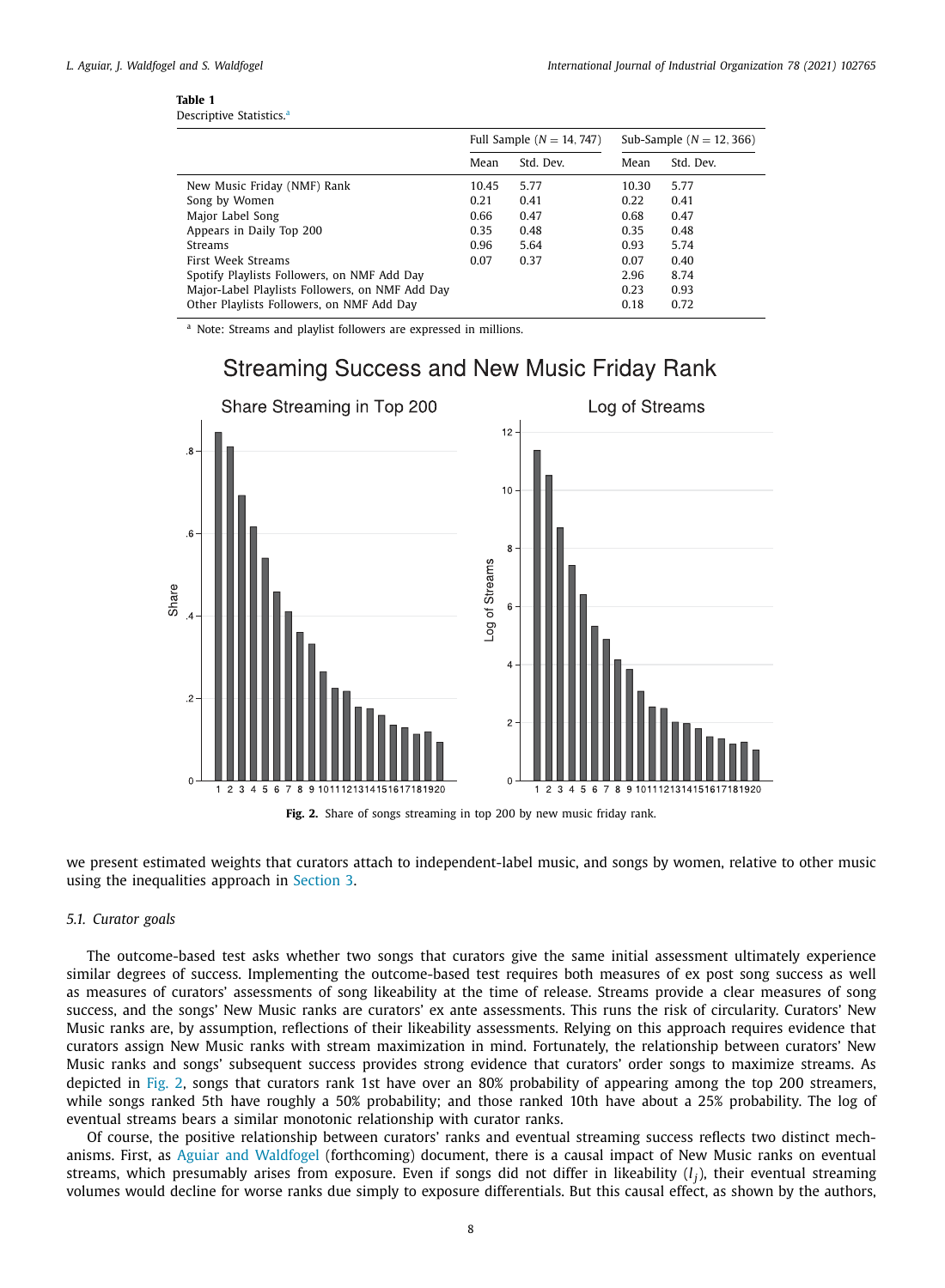

# Past Streaming Success and New Music Friday Rank

**Fig. 3.** Artist past success by new music friday rank.

explains only half of the magnitude of the difference between the streaming success of the top-ranked and lower-ranked songs. The second mechanism is simply prediction: Curators choose songs that they predict will be appealing to consumers, so part of the relationship between curatorial ranks and streaming success arises from the curators' higher ranking of more likeable songs. The fact that the causal impact of New Music ranks delivers only half of the relationship between ranks and eventual streams means that ranks also reflect curator prediction and, in particular, that curators order songs according to their commercial prospects, or likeability.

We can also test whether curators rank songs according to likeability using data on song characteristics predictive of commercial success. One such variable is the past (2016) streams of songs by the artist whose song is currently on the New Music list. As Fig. 3 shows, past streams – both the share of songs whose artists had past streams in the top 200 and average past log streams – decline essentially monotonically in current New Music ranks. That is, curators give better ranks to songs whose artists have had more prior success, on average.

We take the evidence in Figs. 2 and 3 to indicate that curators rank songs on the New Music lists as if they were – broadly – trying to maximize eventual streams. We say "broadly" because specific kinds of deviations from this pattern constitute bias.

### *5.2. The outcome-based test for bias*

Our outcome-based bias test is literally a test for bias in curators' assignment of ranks: Conditional on the rank assigned by a curator, does a song of one type stream more than a song of another type? If so, then the song was ranked in a biased fashion. For example, does a song by a woman need, on average, better prospects - measured, for us, by eventual streaming success - to be granted the same New Music rank as a song by a man? We can test this simply by comparing measures of streaming success for men and women, or major and independent-label, songs that curators assign the same New Music rank.

Figs. 4 and 5 compare streaming success of songs by label type and artist gender, respectively, using two measures of streaming success: the share of songs appearing in the daily top 200 in the country in which they appear on the New Music list, and observed log streams (all streams for the days when the songs appear in the top 200). As Figs. 4 and 5 show, conditional on New Music rank, independent-label songs – and songs by women – have less streaming success. Moreover, the differential streaming averages prevail throughout the top 20 for label type, while they are more pronounced outside of the top 10 playlisted songs for gender. These figures provide our first glimpse of the paper's main results. Conditional on how likeable curators assess a song to be, independent-label music, and music by women, becomes less successful. This is consistent with curator biases in favor of independent-label music and, to a more limited extent, music by women.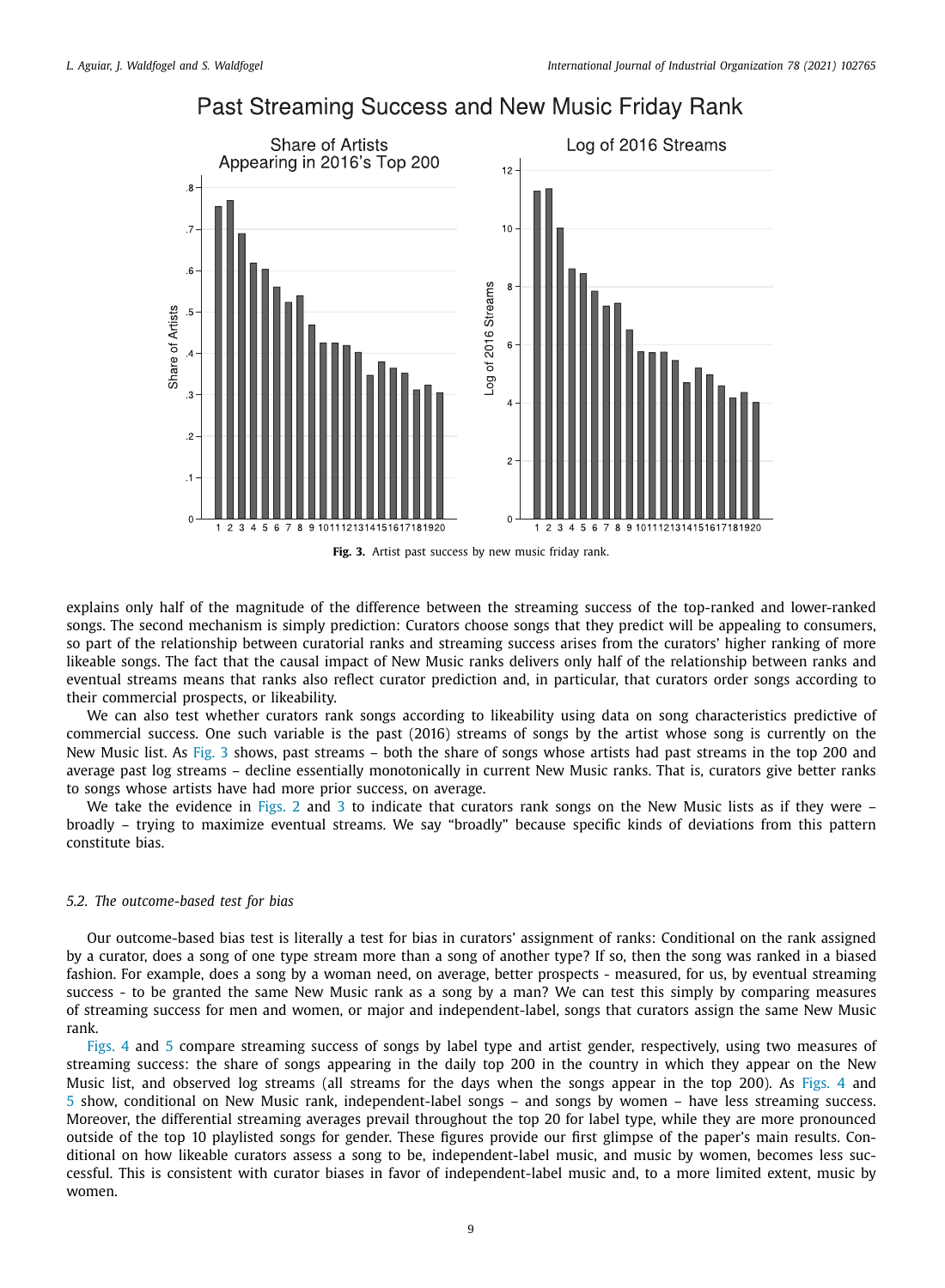

# **Streaming Success and New Music Friday Rank**

**Fig. 4.** Song success and new music friday rank, by label type.

We perform the basic outcome-based tests via regressions of streaming success on New Music rank variables and song type indicators. In particular, we estimate the following equation:

$$
s_{jc} = \beta Rank_{ic} + \alpha^{indie} \delta_j^{indie} + \alpha^{women} \delta_j^{women} + \mu_c + \varepsilon_{jc},
$$
\n(3)

where the dependent variable  $s_{jc}$  is a measure of streaming success for song *j* in country *c*. We consider two measures of streaming success. The first one is a binary measure of whether song *j* appears among the daily top 200 streaming songs in country *c* at some point after entering the New Music playlist. As a second measure of streaming success, we use the logarithm of the cumulative streams obtained by song *j* in country  $c$  after entering the New Music list.  $\delta_j^{indie}$  and  $\delta_j^{women}$  are indicator variables equal to 1 if song *j* is on an independent label or by a woman, respectively. *Rankjc* is the rank obtained by song *j* on the New Music Friday list of country *c*,  $\mu_c$  are country fixed effects, and  $\varepsilon_{ic}$  is an error term. We alternatively use rank fixed effects instead of including the New Music rank linearly in some of our specifications.

Table 2 provides the results of estimating Eq. (3). The first two columns include indicators for New Music ranks as well as country indicators. The latter two columns repeat the exercise using the New Music rank linearly, rather than flexibly with rank indicators. Both songs by women and songs on independent record labels receive fewer streams – by both measures – than their men and major-label counterparts. The effect is larger for label type than gender. These results, along with Figs. 4 and 5, indicate bias in favor of independent labels and songs by women.<sup>17</sup>

The linear specifications in the last two columns allow us to measure the average magnitude of the bias, in terms of rank, via the ratio of the indicator coefficient  $(\alpha)$  and the linear New Music rank coefficient  $(\beta)$ . For example – based on the last column – independent label songs have 0.962 fewer log streams, conditional on their ranks. Being ranked one worse is associated with 0.488 fewer log streams. Hence, the differential treatment of independent label songs is equivalent to favoritism in rank assignment of 1.97 ranks (0.962/0.488). The analogous rank differential for gender is 1.40 (0.682/0.488).

Table 2 and Figs. 4 and 5 aggregate countries into single coefficients. According to Spotify, the New Music playlists are "curated by our playlist editors - genre, lifestyle, and culture specialists with diverse backgrounds from all around the world." Moreover, Spotify reports having curation teams "in every country."<sup>18</sup> It is possible that curation for the respective countries' New Music lists exhibits different degrees of bias. To explore this we estimate country-specific coefficients on gender and label status, using our binary measure of streaming success as the dependent variable (appearing in the top 200). We find strong evidence against coefficient constancy for label status (p-value  $< 0.000001$ ) and weaker evidence against constancy for gender (p-value =  $0.014$ ).<sup>19</sup> The left panel of Fig. 6 shows that the pro-indie bias in the aggregate coefficient is driven

<sup>&</sup>lt;sup>17</sup> In unreported regressions that allow gender and label type effects to differ for songs ranked 11-20, gender effects are insignificant in the top 10 using the share of songs streaming in the top 200.

<sup>18</sup> See https://artists.spotify.com/help/article/new-music-Friday and https://www.forbes.com/sites/dannyross1/2020/03/02/spotifys-head-of-music-explains-playlisting/.

<sup>19</sup> Using the log streams measure, we reject constancy for label type (p-value < 0.000001) but not for gender (*p*-value=0.108).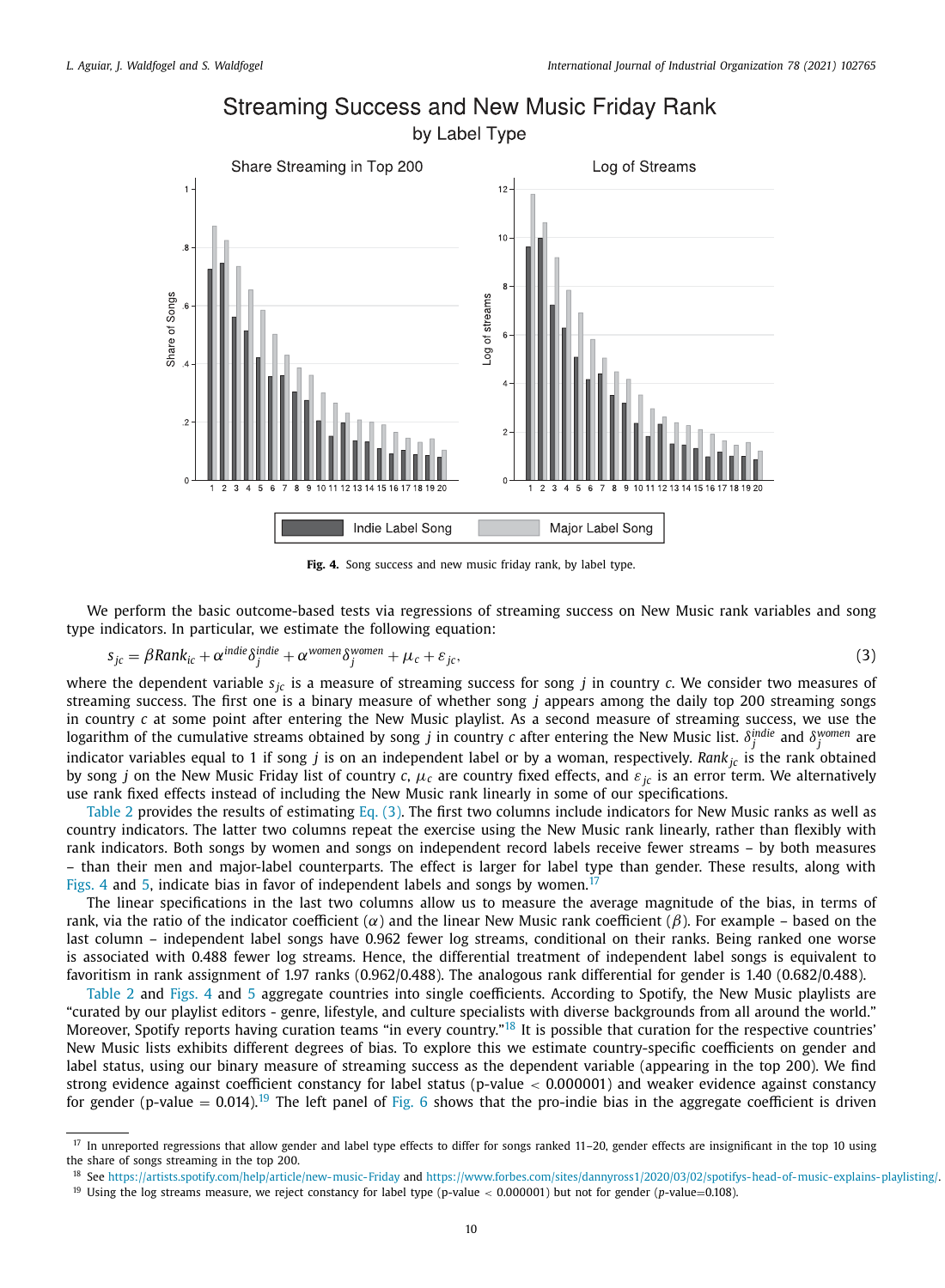

# **Streaming Success and New Music Friday Rank**

by Gender

**Fig. 5.** Song success and new music friday rank, by gender.

#### **Table 2**

Outcome-Based Tests for Bias: Does Indie and Music by Women Stream Differently Conditional on Initial Conditions? a

|                       | (Top 200)   | (Log Streams) | (Top 200)    | (Log Streams) |
|-----------------------|-------------|---------------|--------------|---------------|
|                       | Coef./s.e.  | Coef./s.e.    | Coef./s.e.   | Coef./s.e.    |
| Indie Label Song      | $-0.075***$ | $-0.855***$   | $-0.082***$  | $-0.962***$   |
|                       | (0.007)     | (0.083)       | (0.007)      | (0.085)       |
| Song by Women         | $-0.035***$ | $-0.659***$   | $-0.036***$  | $-0.682***$   |
|                       | (0.007)     | (0.088)       | (0.007)      | (0.090)       |
| New Music Friday Rank |             |               | $-0.038***$  | $-0.488***$   |
|                       |             |               | (0.001)      | (0.007)       |
| Rank Fixed Effects    |             | ✓             | Х            | Х             |
| Country Fixed Effects |             | ✓             | $\checkmark$ | ✓             |
| R <sup>2</sup>        | 0.359       | 0.363         | 0.334        | 0.325         |
| No. of Obs.           | 14.747      | 14.747        | 14.747       | 14.747        |

<sup>a</sup> Dependent variables are measures of streaming success. Specifications (Top 200) measure streaming success with a binary measure of whether song *j* appears among the daily Top 200 streaming songs in country *c* during the year after entering the New Music Friday playlist. Specifications (Log Streams) use the logarithm of cumulated streams for song *j* in country *c* during the year after entering the New Music Friday playlist. Coefficients on independent label and songs by women show the degree of differential streaming success, conditional on initial New Music Friday rank assigned by curators. Robust standard errors are reported in parenthesis.[∗]Significant at the 10% level.[∗∗]Significant at the 5% level.

∗∗∗ Significant at the 1% level.

most strongly by Norway, Finland, Great Britain, the United States, and Spain. The right panel of Fig. 6 shows that the degree of gender bias is more similar across countries. Here, Chile, Germany, the United States, Canada, and Great Britain have the largest bias in favor of women. While we reject coefficient constancy for label type in both tests and in one of two tests by gender, the gender coefficients are more similar across country than the label type coefficients. In that sense, the treatment of gender is closer to a platform-wide strategy.

### *5.3. Comparing outcome-based and conditioning on observable tests*

With the shortcomings of the conditioning on observables approach in mind, we can run a regression of New Music rank on factors plausibly associated with the ranks that curators would assign, including measures of past (2016) streaming by the artist, as well as song characteristics. Then we can compare measures of rank bias from the COO approach with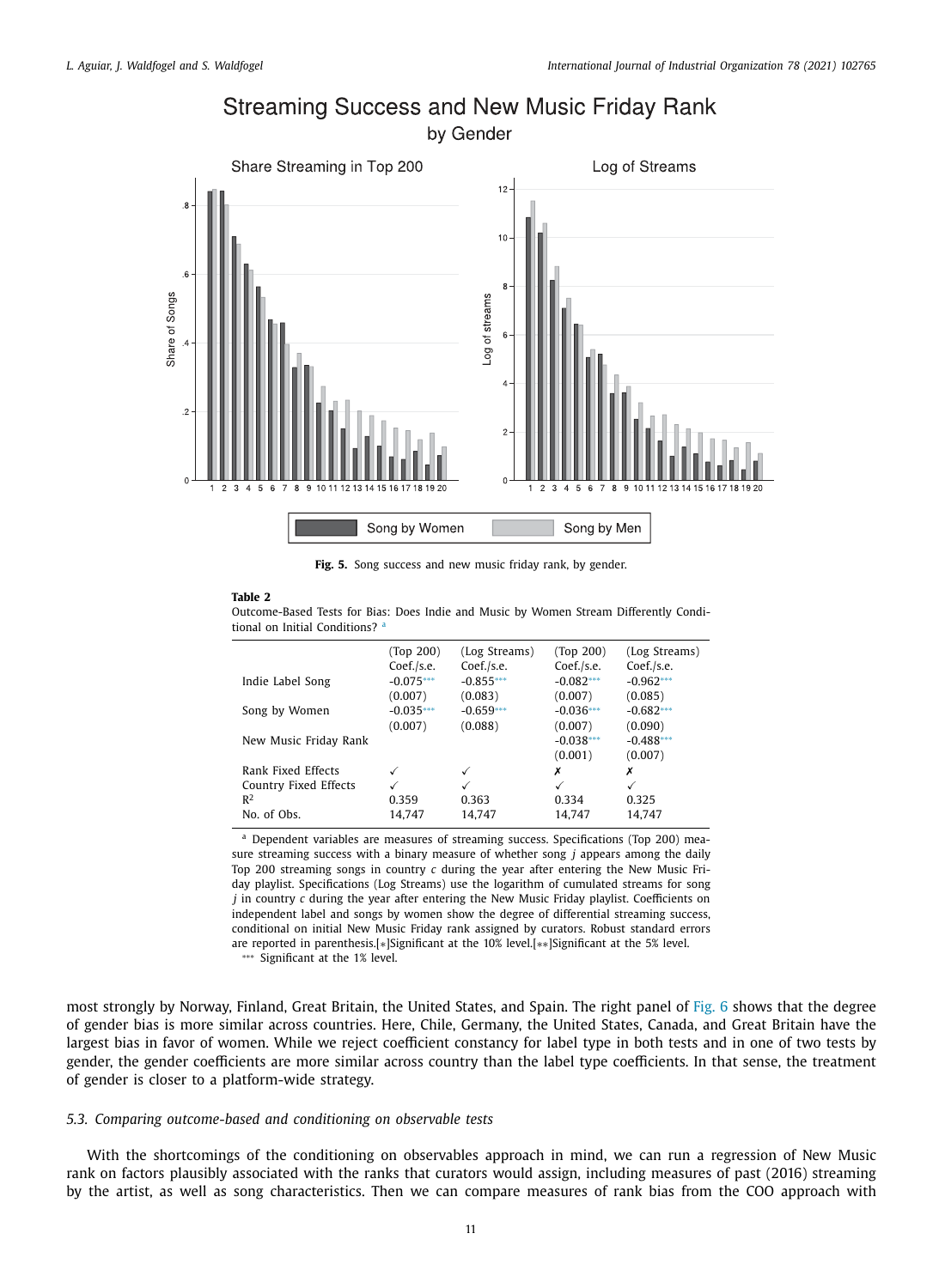

# Outcome-Based Test by Country

**Fig. 6.** Outcome-based test, by country.

**Table 3** Implied bias in conditioning-on-observables test compared with outcome-based test.<sup>a</sup>

|                        | New Music   | Appears in     | Log of      |
|------------------------|-------------|----------------|-------------|
|                        | Friday Rank | <b>Top 200</b> | Streams     |
|                        | Coef./s.e.  | Coef./s.e.     | Coef./s.e.  |
| Indie Label Song       | $1.074***$  | $-2.177***$    | $-1.970***$ |
|                        | (0.102)     | (0.190)        | (0.182)     |
| Song by Women          | $-0.758***$ | $-0.967***$    | $-1.398***$ |
|                        | (0.116)     | (0.199)        | (0.186)     |
| R <sup>2</sup>         | 0.116       | 0.334          | 0.325       |
| No. of Obs.            | 14.494      | 14.747         | 14.747      |
| Bias Difference: Indie |             | 3.251          | 3.044       |
| P-value                |             | 0.000          | 0.000       |
| Bias Difference: Women |             | 0.209          | 0.639       |
| P-value                |             | 0.361          | 0.003       |

<sup>a</sup> The dependent variable in the first specification is the New Music Friday rank. The regression also includes measures of past streams for the artists, country fixed effects and their interaction with past streams, as well as song characteristics. The second and third specifications report the degree of bias in New Music Friday Rank implied by the last two columns in Table 2. The lower panel reports results of tests of whether the two approaches deliver equal levels of rank bias. Robust standard errors are reported in parenthesis.[∗]Significant at the 10% level.[∗∗]Significant at the 5% level.

∗∗∗ Significant at the 1% level.

measures of rank bias implied by our preferred estimates from outcome-based tests (in Table 2). In particular, we estimate the following equation:

$$
Rank_{jc} = X_j \omega + \gamma^{indie} \delta_j^{indie} + \gamma^{women} \delta_j^{women} + \mu_c + \varepsilon_{jc},
$$
\n(4)

where *X<sup>j</sup>* is a vector of song characteristics, including country-specific past log streams (and an indicator for zero past streams), song characteristics, including whether the song is of US-origin, the number of beats per minute, seven characteristics of the songs measured on 100 point scales (described above), whether the song is in a major or a minor key, and the song's key signature. We report the results of estimating Eq.  $(4)$  in the first column of Table 3; and it yields a coefficient of -0.758 for songs by women (indicating pro-woman bias) and a coefficient of 1.074 for independent label music (indicating an anti-independent label bias). The remaining columns present estimates of rank bias implict in the outcome-based test calculated from Table 2. The lower panel presents tests of equality between the rank bias estimated in the first specification and the rank biases in the last two columns. That is, we test whether  $\gamma=\frac{\alpha}{\beta}$  separately for label type and gender. We reject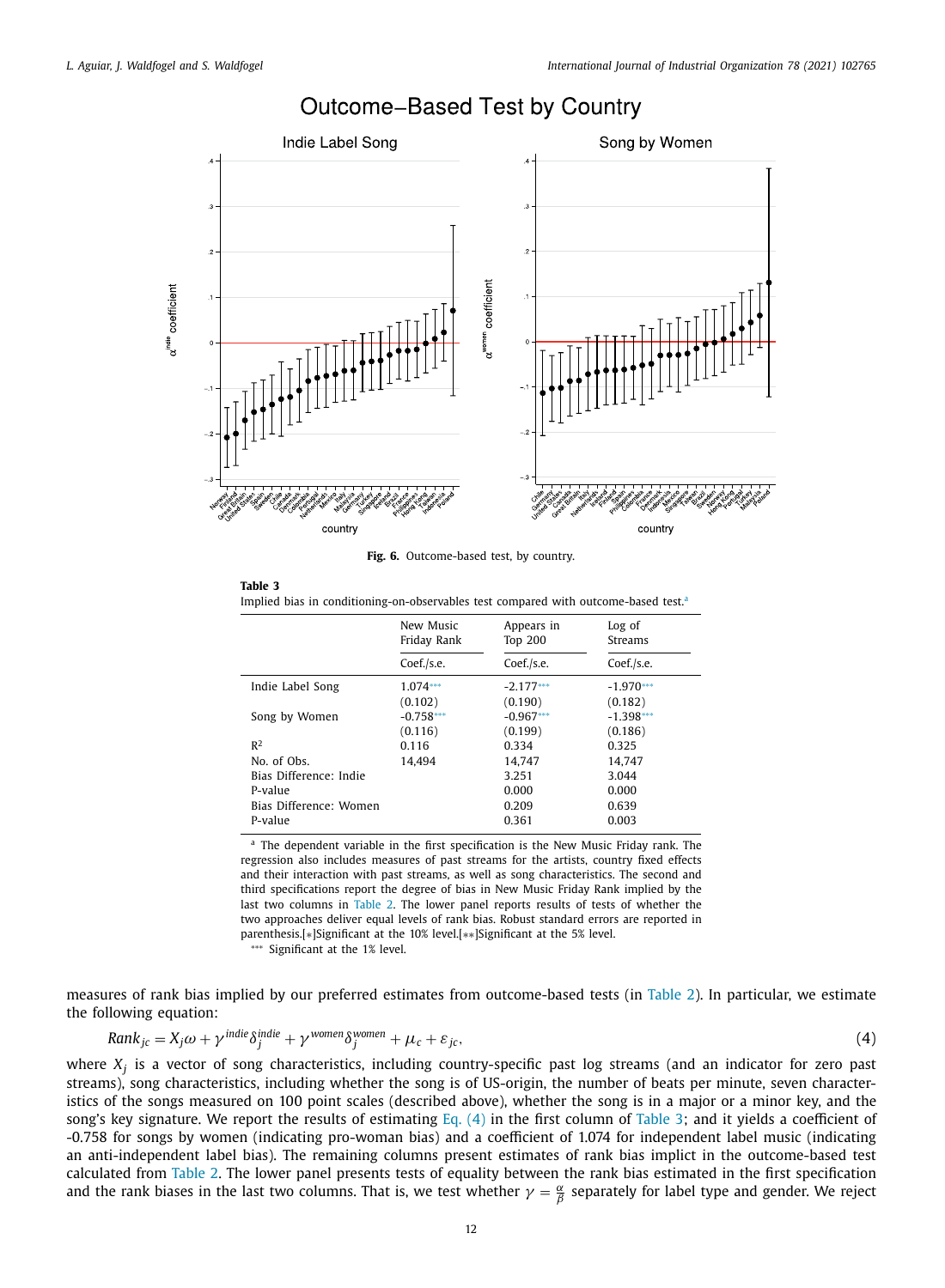#### **Table 4**

| Outcome-based tests for bias: initial streaming success. a |  |  |  |  |
|------------------------------------------------------------|--|--|--|--|
|                                                            |  |  |  |  |

|                       | (Top 200)   | (Log Streams) | (Top 200)   | (Log Streams) |
|-----------------------|-------------|---------------|-------------|---------------|
|                       | Coef./s.e.  | Coef./s.e.    | Coef./s.e.  | Coef./s.e.    |
| Indie Label Song      | $-0.071***$ | $-0.782***$   | $-0.078***$ | $-0.871***$   |
|                       | (0.006)     | (0.071)       | (0.007)     | (0.072)       |
| Song by Women         | $-0.035***$ | $-0.530***$   | $-0.037***$ | $-0.549***$   |
|                       | (0.007)     | (0.076)       | (0.007)     | (0.078)       |
| New Music Friday Rank |             |               | $-0.037***$ | $-0.426***$   |
|                       |             |               | (0.001)     | (0.006)       |
| Rank Fixed Effects    |             | ✓             | х           | х             |
| Country Fixed Effects |             | ✓             | √           | $\checkmark$  |
| $R^2$                 | 0.376       | 0.387         | 0.349       | 0.352         |
| No. of Obs.           | 14.747      | 14.747        | 14.747      | 14.747        |
|                       |             |               |             |               |

<sup>a</sup> Dependent variables are measures of streaming success. Specifications (Top 200) measure streaming success with a binary measure of whether song *j* appears among the daily Top 200 streaming songs in country *c* while the songs are on the New Music Friday playlist. Specifications (Log Streams) use the logarithm of cumulated streams for song *j* in country *c* while the songs are on the New Music Friday playlist. Coefficients on independent label and songs by women show the degree of differential streaming success, conditional on initial New Music Friday rank assigned by curators. Robust standard errors are reported in parenthesis.[∗]Significant at the 10% level.[∗∗]Significant at the 5% level.

∗∗∗ Significant at the 1% level.

equality of the bias for label type using both specifications and in one of two gender tests. We take this fairly systematic rejection as empirical evidence, in addition to the a priori concerns, of the shortcomings with the conditioning on observables approach.

# *5.4. Outcome-based test: robustness*

While the outcome-based approach obviates the concern about unobserved likeability determinants correlated with label type or gender, the OB approach has a vulnerability of its own. The OB test reveals, for example, that independent label music ultimately streams less, conditional on New Music rank. We interpret this as bias, but it is also possible that, conditional on New Music rank, independent label music receives less promotion than major label music, which could explain lower levels of subsequent streams. We have two ways to address this concern.

First, we can look at initial streams – while the songs are on the New Music Friday list – rather than eventual streams during the year following appearance on a New Music list. If playlist placement is responsive to streaming success, then we would expect a feedback loop between streaming, conditional on current playlist placement, and subsequent playlist placement. Eventual streams would therefore reflect not only initial New Music rank and listener response to the songs but also intervening promotion decisions to place the songs on more or less followed playlists, according to ongoing consumer response. This logic suggests that an outcome based test using eventual streaming, conditional on initial conditions, runs the risk of conflating later promotion with consumer response. A test using the streaming outcomes from the first week of post-New Music list streaming should be uncontaminated by feedbacks between streaming success and resulting - endogenous - promotion. Table 4 reproduces the analysis in Table 2, using measures of initial streams rather than eventual streaming success. Results are nearly identical, suggesting that our estimates may be interpreted as the result of bias rather than differential promotion.

Second, we can use the playlist follower data to directly control for additional promotional effects on the Spotify platform.<sup>20</sup> At the time a song is added to a New Music list, the song can also be added to other Spotify playlists specializing in new music. We observe all of the playlists to which the song is added as of two days after its inclusion on the New Music list, and we tabulate the numbers of followers on these lists. We do this separately for Spotify playlists controlled by Spotify itself, by the major record labels, and by other entities collectively. Because these playlist data are only available for a subsample, the first two columns of Table 5 repeat the basic outcome-based test regressions from the first two columns of Table 2. The third and fourth columns add the initial playlist follower measures. While the initial followers measures are strongly significant, the bias coefficients remain large and significant.<sup>21</sup> The last four columns of Table 5 reproduce the analysis using initial rather than eventual streams, with very similar results.

The evidence presented above indicates that Spotify's New Music ranks are biased; in particular, they favor music from independent labels and, to a lesser extent, music by women.

<sup>&</sup>lt;sup>20</sup> While our playlists follower measures describe promotion on the Spotify platform, two of the measures – those for major labels and others – reflect promotional efforts by entities that operate outside of the platform. Hence, including these controls may also account for off-platform promotional activities. If promotion outside of the Spotify platform affects streams in ways not directly correlated with our in-platform promotion measures, then it is possible that our outcome-based test results will be biased.

<sup>&</sup>lt;sup>21</sup> We obtain similar results if we condition on playlist followers as of the end of the week the songs are on the New Music lists.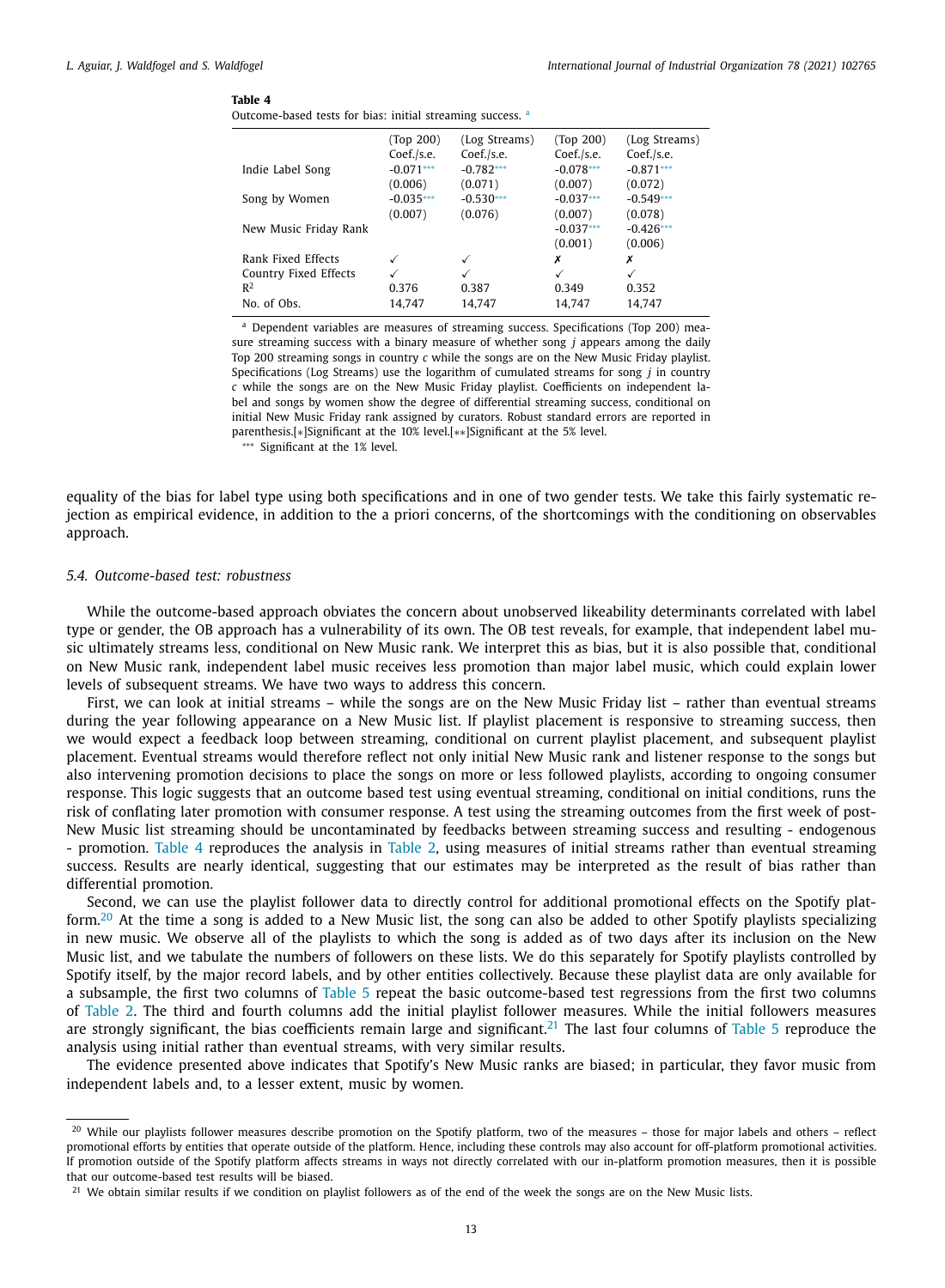#### **Table 5**

Outcome-based test, controlling for initial conditions.<sup>a</sup>

|                                     | <b>Ultimate Streaming Success</b> |                        |                        | <b>Initial Streaming Success</b> |                        |                        |                        |                        |
|-------------------------------------|-----------------------------------|------------------------|------------------------|----------------------------------|------------------------|------------------------|------------------------|------------------------|
|                                     | (Top 200)                         | (Log Streams)          | (Top 200)              | (Log Streams)                    | (Top 200)              | (Log Streams)          | (Top 200)              | (Log Streams)          |
|                                     | Coef./s.e.                        | Coef./s.e.             | Coef./s.e.             | Coef./s.e.                       | Coef./s.e.             | Coef./s.e.             | Coef./s.e.             | Coef./s.e.             |
| Indie Label Song                    | $-0.070***$<br>(0.007)            | $-0.761***$<br>(0.093) | $-0.069***$<br>(0.008) | $-0.748***$<br>(0.094)           | $-0.066***$<br>(0.007) | $-0.724***$<br>(0.079) | $-0.064***$<br>(0.007) | $-0.707***$<br>(0.080) |
| Song by Women                       | $-0.032***$<br>(0.008)            | $-0.627***$<br>(0.096) | $-0.035***$<br>(0.008) | $-0.644***$<br>(0.096)           | $-0.033***$<br>(0.008) | $-0.510***$<br>(0.083) | $-0.034***$<br>(0.008) | $-0.523***$<br>(0.084) |
| Spotify playlist<br>followers (mil) |                                   |                        | 0.000                  | 0.001                            |                        |                        | 0.000                  | 0.006                  |
| Major-label playlist                |                                   |                        | (0.001)<br>$0.018***$  | (0.010)<br>$0.169**$             |                        |                        | (0.001)<br>$0.019***$  | (0.009)<br>$0.156**$   |
| followers (mil)                     |                                   |                        | (0.007)                | (0.085)                          |                        |                        | (0.007)                | (0.075)                |
| Other playlist<br>followers (mil)   |                                   |                        | $-0.029***$            | $-0.254**$                       |                        |                        | $-0.026***$            | $-0.248***$            |
|                                     |                                   |                        | (0.008)                | (0.105)                          |                        |                        | (0.008)                | (0.092)                |
| Rank Fixed Effects                  | ✓                                 | ✓                      | ✓                      | ✓                                | ✓                      | ✓                      | ✓                      | ✓                      |
| Country Fixed<br>Effects            | $\checkmark$                      | ✓                      | ✓                      | ✓                                | $\checkmark$           | $\checkmark$           | ✓                      | ✓                      |
| $R^2$<br>No. of Obs.                | 0.351<br>12,366                   | 0.355<br>12,366        | 0.352<br>12,366        | 0.356<br>12,366                  | 0.366<br>12,366        | 0.379<br>12,366        | 0.367<br>12,366        | 0.379<br>12,366        |

a Dependent variables are measures of streaming success. For the Ultimate Streaming Success panel, specifications (Top 200) measure streaming success with a binary measure of whether song *j* appears among the daily Top 200 streaming songs in country *c* during the year after entering the New Music Friday playlist, and specifications (Log Streams) use the logarithm of cumulated streams for song *j* in country *c* during the year after entering the New Music Friday playlist. For the Initial Streaming Success panel, specifications (Top 200) measure streaming success with a binary measure of whether song *j* appears among the daily Top 200 streaming songs in country *c* while the songs are on the New Music Friday playlist, and specifications (Log Streams) use the logarithm of cumulated streams for song *j* in country *c* while the songs are on the New Music Friday playlist. Coefficients on independent label songs and songs by women show the degree of differential streaming success, conditional on initial New Music Friday rank assigned by curators. Robust standard errors are reported in parenthesis.[∗]Significant at the 10% level.

∗∗ Significant at the 5% level.

∗∗∗ Significant at the 1% level.

Curator weights on independent (women) relative to major (men) streams.<sup>a</sup>

|                  | Appearing in   | Log of  | Appearing in    | Log of          |
|------------------|----------------|---------|-----------------|-----------------|
| Song Type        | <b>Top 200</b> | Streams | Initial Top 200 | Initial Streams |
| Song by Women    | 1.08           | 1.17    | 1.10            | 1.17            |
|                  | 0.03           | 0.04    | 0.03            | 0.04            |
| Indie-Label Song | 1.40           | 1.41    | 1.44            | 1.45            |
|                  | 0.05           | 0.04    | 0.05            | 0.05            |
|                  |                |         |                 |                 |

<sup>a</sup> Bootstrapped standard errors are reported below estimates ( $N = 100$ ).

# *5.5. Curator welfare weights*

The evidence in the foregoing section – that eventual success declines monotonically with the songs' ranks – shows that curators rank songs, broadly, to maximize streams. But we also see systematic deviations from stream maximization, in that songs from independent labels and by women receive better ranks than their eventual streaming success warrants. We can rationalize this behavior inside the stream maximizing framework by allowing curators to have different weights by label type or gender; and we can uncover these weights.

Starting with the inequalities from Section  $3 - \frac{s(M,r+1)}{s(I,r)} < \psi < \frac{s(M,r)}{s(I,r+1)}$  – the main implementation question is how to estimate the expected streams conditional on song type and rank, e.g.  $s(j \in M, r)$  or  $s(j \in I, r)$ . We implement this by averaging across all of the country weeks in our data, to calculate  $s(j \in M, r)$  and  $s(j \in I, r)$  for  $r = 1, \ldots, 20$ , as well as the analogous measures for by gender. We then find the  $\psi$  that minimizes the violations of these two inequalities:

 $\psi s(I, r) > s(M, r + 1)$  and  $\psi s(I, r + 1) < s(M, r)$ 

We implement this for both label type and gender, and we do so using four measures of streaming success employed above (appearance in the top 200 and log streams, for eventual and initial streaming). Table 6 reports the resulting welfare weight estimates, along with standard errors produced by 100 bootstrap replications in which we resample on country weeks in producing the *s*(.,*r*) measures.

Depending on the measure used, the weight on independent streams, relative to major-label streams, is between 1.40 (se  $= 0.05$ ) and 1.45 (0.05). That is, curators appear to rank songs as if they attached 40–45% more weight to independent-label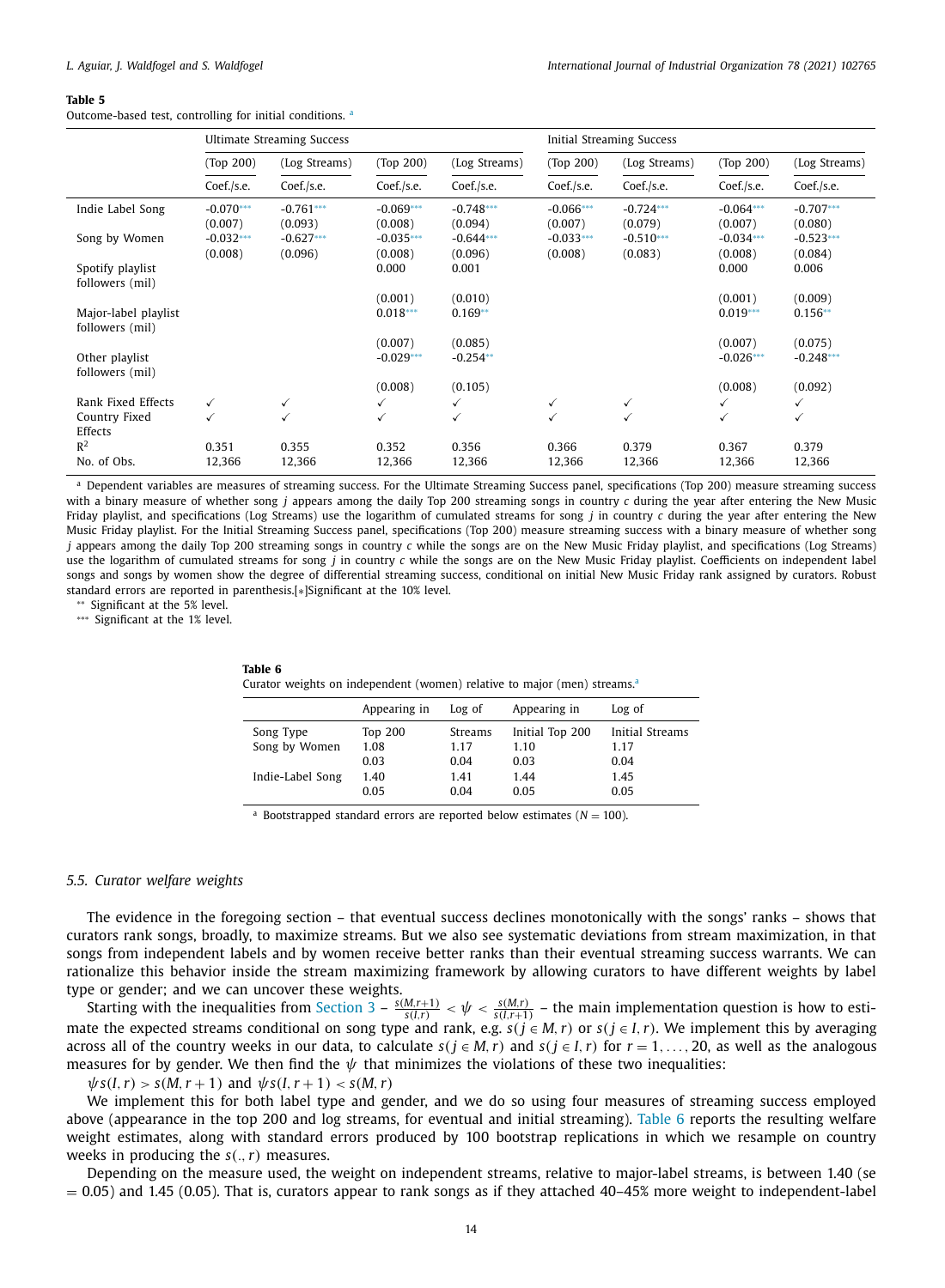than to major-label songs. The weights on music by women, relative to men, range from 1.08 (0.03) to 1.17 (0.04), indicating that curators rank songs as if they attached about 10–15% more weight to streams for songs by women.

# **6. Conclusion**

Large sectors of the economy have come to be dominated by platforms whose decisions can affect the fortunes of their suppliers and consumers. We examine the exercise of this sort of power by Spotify, the largest of the platforms serving the recorded music industry. We propose and implement an outcome-based test for bias that avoids the challenges of traditional "conditioning on observables" approaches to bias measurement but requires information on platform assessments of product quality along with measures of eventual product success. In our context, playlist ranks are the ex ante measure; and eventual streaming success is the ex post success measure.

We find that Spotify's New Music curators' ranking decisions largely reflect stream maximization but deviate from this basic goal by ranking independent music and songs by women more highly than the work's eventual streaming success warrants. While we do find evidence of bias, the apparent bias that we document is at odds with the allegations of industry critics. Despite substantial major-label ownership stakes, Spotify does not appear to bias its New Music rankings toward the majors. And despite industry criticism about label type and gender bias, Spotify's New Music curators appear to favor these groups.

While our study covers only the New Music Friday lists, we highlight that these can also affect the likelihood of appearing on other important Spotify playlists (Aswad, 2020) and play an important role in the discovery and success of new products (Aguiar and Waldfogel, forthcoming). Their biases may affect not only which existing products succeed on the platform, but also the type of products that will be brought forth in the future. Even if the New Music lists favor independent-label music and music by women, however, we cannot rule out that other playlists, and other promotional activity at Spotify, favor different sorts of music.

Still, if the results are correct, they beg the question of why Spotify would exercise bias in this fashion. We offer two pieces of speculation. First, Spotify may be responsive to the criticism – from independent labels and about treatment of women in the industry – that we cite above. This might lead them to actively promote work from the groups voicing concerns. Spotify's concern about gender issues led them to partner with Smirnoff on the "Smirnoff Equalizer," an app that linked to users' Spotify accounts to analyze "the percentage of music you listen to created by men versus women" (Bein, 2018). Second, to the extent that promotion of independent label music de-concentrates market power from Spotify's major-label suppliers, promotion of independent-label music may create a future environment more favorable for streaming rate negotiations.

Although our results are specific to one context – the New Music Friday lists at Spotify – our approach may have broader applicability. Our approach for measuring an agent's bias requires the agent's ex ante assessment of a product's commercial prospects, along with ex post measures of eventual commercial success. These elements are widely available in platform contexts. Platforms often display product options in some ranked order, descending in ostensible usefulness to consumers. Examples include Google search results, airline and hotel options are travel sites, and Marketplace vendors at Amazon. Conditional on the order in which options are ranked, do consumers ultimately purchase different types of products (for example, those with financial connections to the platforms) at different rates? With access to relevant data, our approach would allow easily implemented tests for bias.

An important last word is in order. Our finding that Spotify's New Music ranks display some bias in favor of independent label artists and women does not mean that these groups face a generally welcoming environment in the recorded music industry. There are reasons for concern that women are underrepresented among successful artists. Streams for music by women account for roughly a quarter of total streams, a share that is low compared with the shares of women in listening, among musicians, and – of course – in the population as a whole.<sup>22</sup> Our findings indicate that Spotify's New Music playlist rankings do not appear to compound the challenges women and independent label artists face in the recorded music industry.

## **Declaration of Competing Interest**

All authors contributed equally to the paper.

### **Appendix A**

*A1. Alternative song gender measures*

<sup>&</sup>lt;sup>22</sup> The US Bureau of Labor Statistics reported in 2020 that 31.8% of musicians and singers were women. See https://www.bls.gov/cps/cpsaat11.htm. On June 12, 2021, everynoise.com reported that 44.1% of Spotify listeners were women, while 22.8% of streams were of music by women. See https://everynoise. com/gender\_tldr.html.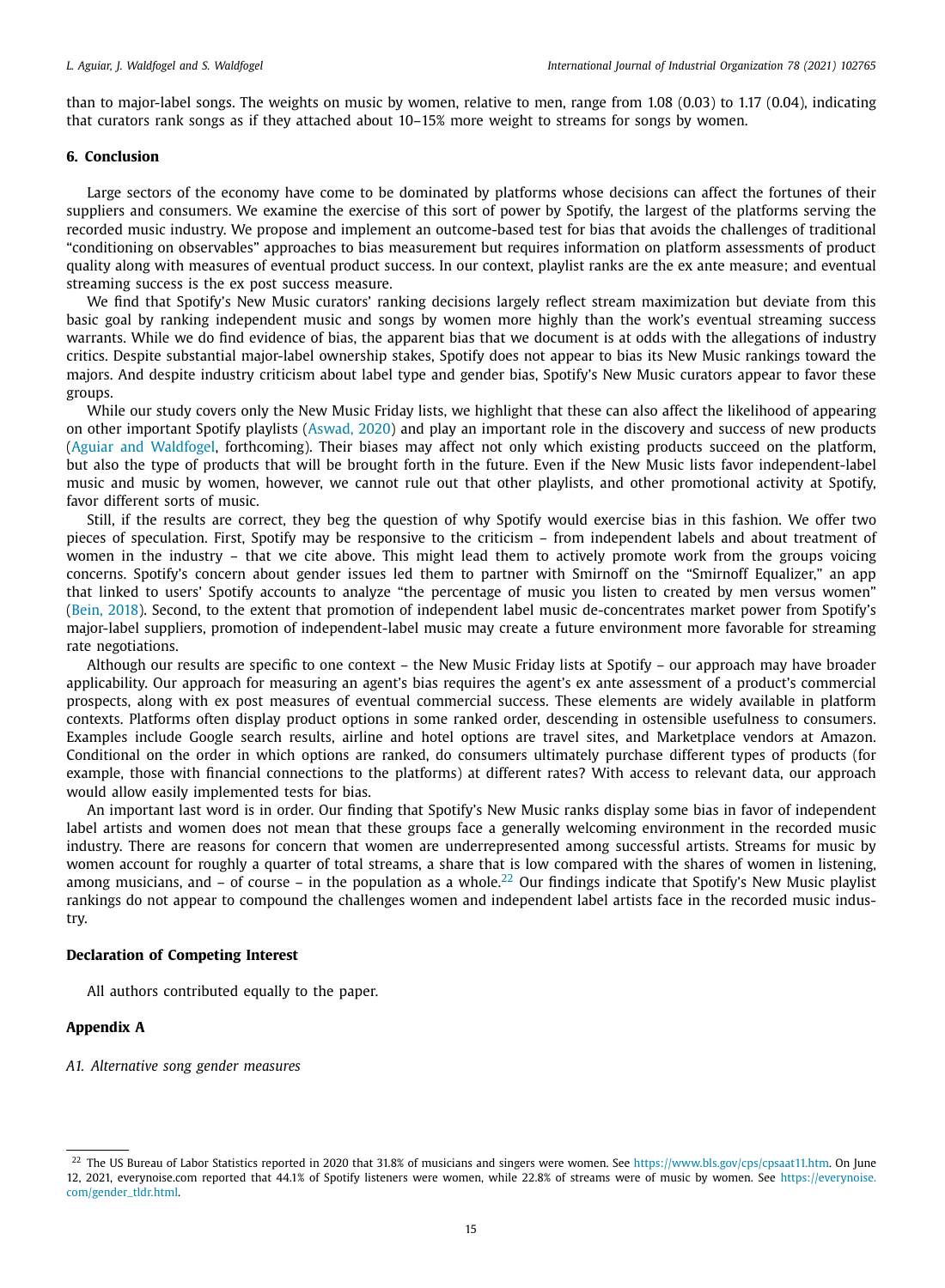



Note: Panels (1) to (4) report the women and indie coefficients from the outcome-based test regressions presented in columns 1 to 4 of Table 2<br>in the main text, respectively. Each panel presents 4 distinct pairs of regress are therefore the ones displayed in Table 2.

**Fig. A.1.** Outcome-based tests using alternative song gender definitions.

# **Table A.1**

Curator weights on women relative to men streams: Robustness to alternative song gender  $definitions.$ 

| Song Type           | Appearing in<br><b>Top 200</b> | Log of<br>Streams | Appearing in<br>Initial Top 200 | Log of<br>Initial Streams |
|---------------------|--------------------------------|-------------------|---------------------------------|---------------------------|
| Women-Only          | 1.10                           | 1.19              | 1.10                            | 1.17                      |
|                     | 0.03                           | 0.05              | 0.03                            | 0.04                      |
| Women or Mixed      | 1.08                           | 1.17              | 1.10                            | 1.17                      |
|                     | 0.03                           | 0.04              | 0.03                            | 0.04                      |
| First Artist Woman  | 1.04                           | 1.09              | 1.01                            | 1.07                      |
|                     | 0.02                           | 0.03              | 0.03                            | 0.04                      |
| Either Artist Woman | 1.00                           | 1.02              | 1.00                            | 1.03                      |
|                     | 0.03                           | 0.04              | 0.03                            | 0.03                      |

<sup>a</sup> Bootstrapped standard errors are reported below estimates ( $N = 100$ ).

### **References**

- Aguiar, L., Waldfogel, J., 2018. Quality predictability and the welfare benefits from new products: evidence from the digitization of recorded music. J. Polit. Econ. 126 (2), 492–524.
- Aguiar, L., Waldfogel, J., Platforms, power, and promotion: evidence from spotify playlists.J. Ind. Econ. forthcoming, doi:https://doi.org/10.1111/joie.12263.
- Ahmad, E., Stern, N., 1984. The theory of reform and indian indirect taxes. J. Public Econ. 25 (3), 259–298.
- Anderson, C., 2006. The Long Tail: Why the Future of Business is Selling Less of More. Hachette Books. Arnold, D., Dobbie, W., Yang, C.S., 2018. Racial bias in bail decisions. Q. J. Econ. 133 (4), 1885–1932.
- 
- Aswad, J., 2020. Inside the human science of spotify's new music friday playlist. Variety. https://variety.com/2020/music/news/ spotify-new-music-friday-playlist-1234843453/, Dec 4
- Ayres, I., Waldfogel, J., 1994. A market test for race discrimination in bail setting. Stanford Law Rev. 987–1047.
- Bein, K., 2018. Test Your Gender Bias with Honey Dijon, Smirnoff & Spotify's Equalizer: Exclusive.. Billboard Magazine. https://www.billboard.com/articles/ news/dance/8224527/honey-dijon-smirnoff-spotify-equalizer-womens-month, March 2
- Bourreau, M., Gaudin, G., 2018. Streaming platform and strategic recommendation bias. CESifo Working Paper No. 7390.
- Belleflamme, P., Peitz, M., 2018. Inside the engine room of digital platforms: reviews, ratings and recommendations. Ganuza J.J., Llobet G. (Eds.), Economic Analysis of the Digital Revolution, Funcas Social and Economic Studies 4 (2018).
- Brynjolfsson, E., Hu, Y., Smith, M.D., 2003. Consumer surplus in the digital economy: estimating the value of increased product variety at online booksellers. Manag. Sci. 49 (11), 1580–1596.
- Card, D., DellaVigna, S., Funk, P., Iriberri, N., 2020. Are referees and editors in economics gender neutral? Q. J. Econ. 135 (1), 269–327.
- Datta, A., Tschantz, M.C., Datta, A., 2015. Automated experiments on ad privacy settings: a tale of opacity, choice, and discrimination. Proc. Priv. Enhanc. Technol. 2015 (1), 92–112.
- Datta, H., Knox, G., Bronnenberg, B.J., 2018. Changing their tune: how consumers' adoption of online streaming affects music consumption and discovery. Mark. Sci. 37 (1), 5–21.